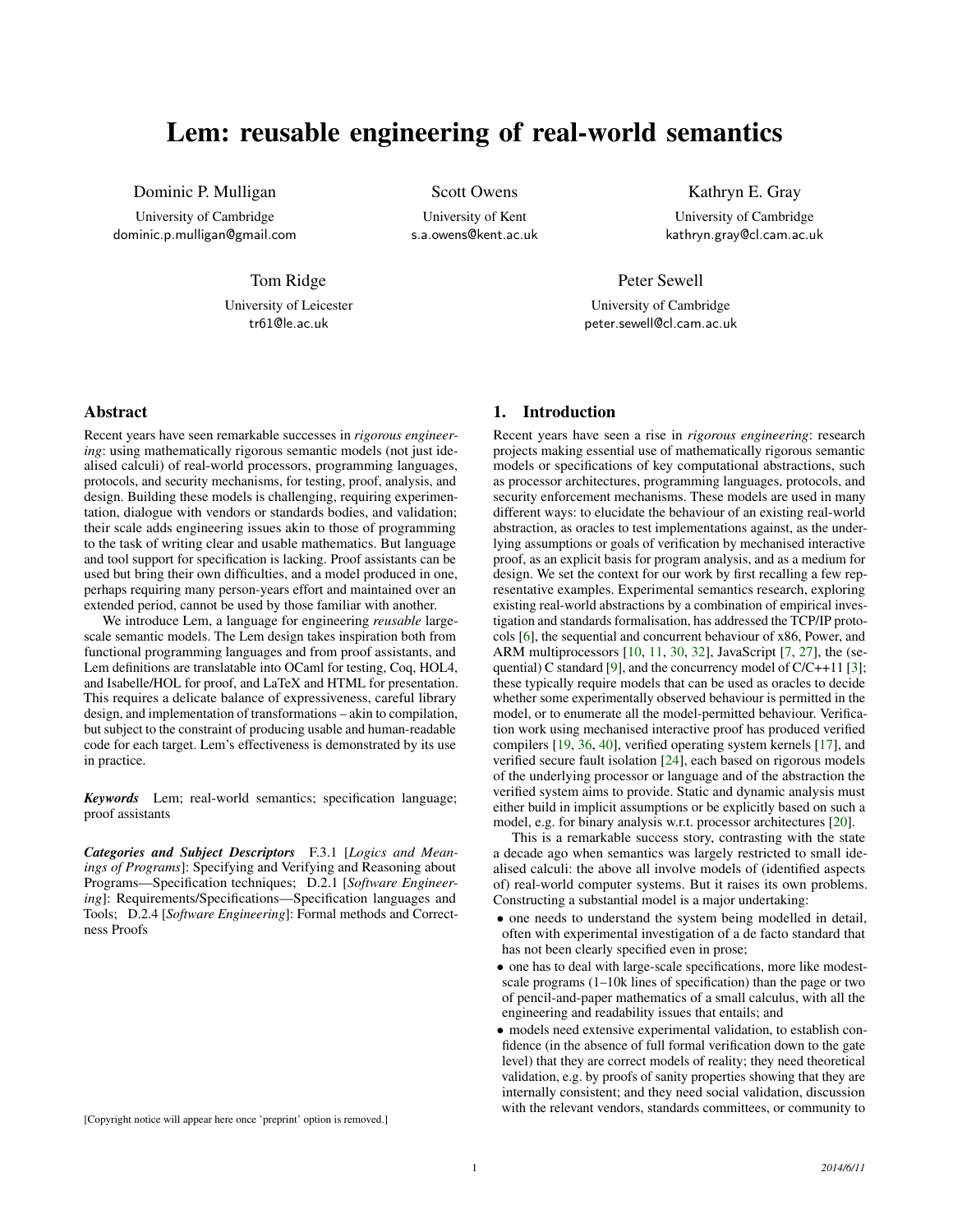ensure that they capture the right intent (especially for specifications that are looser than any particular implementation).

But language and tool support for such modelling and specification activities is lacking. As we discuss below, there has been no language that is specifically designed for the task, making model development more awkward than it should be, and, more importantly, *reuse* of models in different contexts is challenging and rarely achieved. For example, the above-cited works independently developed no less than six partial models of x86 instruction behaviour and two of JavaScript, and the literature contains yet more. For a small application-specific model this is not a problem, but where model development and validation may take person-years of effort such duplication of effort is not viable. The best one could do at present to make a model reusable in multiple provers would often be ad hoc porting (with scripts and hand-editing), but that is highly error prone, and at odds with the fact that these models must be maintained and developed over time.

Our thesis is that, as the subject matures and rigorous engineering becomes more widespread, the community needs to amortise this effort, establishing a collection of models of the basic abstractions, those processor architectures, programming languages and protocols that are relatively stable interfaces that computer systems depend on. These should be comprehensive and well-tested, and they have to be made available in multiple forms to enable their use for many different purposes by different groups. This should lead to a virtuous circle: the prospect of reuse motivating more complete modelling and validation, and this enabling new research that would be impossible without substantial models.

In this paper we work towards this goal. Our main contribution is the design and implementation of a modelling and specification language, Lem, to support the engineering of reusable large-scale semantic models.

Related work To explain the distinctive features of Lem we first consider the alternatives. In some cases one can use a conventional typed functional programming language (such as Haskell, OCaml, or SML) to express a model as a pure functional reference implementation or test oracle. This gives the advantages of a mature and familiar programming language, but it does not give a basis for proofs about the model, and one often needs more logical expressiveness, especially for loose specifications. In particular, one often needs good support for sets and higher-order logic, inductive relation definitions, and a clearer understanding of when one is in the fragment of the language with a direct mathematical interpretation. For reasoning, one typically turns to a proof assistant such as ACL2, Agda, Coq, HOL4, Isabelle/HOL, Matita, PVS, or Twelf. These provide very powerful proof tooling but are hard to master, and their definition languages have accreted functionality over time rather than being designed top-down as modelling/specification languages; inevitably introducing various idiosyncrasies to the language.

More seriously, the community suffers from *proof-assistant lock-in*: the difficulty in becoming fluent in their use means that very few people can use more than one effectively, and the field is partitioned into schools around each. Indeed, even within some of our own projects we have had to use multiple provers due to differing local expertise. The differences between the tools mean that it is a major and error-prone task to port even the definition of a model from one to another, rarely attempted even where much effort has gone into model development. Sometimes this is for fundamental reasons: for example, definitions which make essential use of the dependent types of Coq may be hard or impossible to practically port to HOL4 or Isabelle/HOL. However, many of the examples cited above are logically undemanding: they have no need of dependent types, the differences between classical and constructive reasoning are not particularly relevant, and there is often little or no objectlanguage variable binding. In such cases, where a model is basically expressible in the intersection of the definition languages of several proof assistants, it should in principle be possible to port definitions; the challenge is one of robustly translating between the source languages, definition styles, and libraries. This is made particularly hard by the sensitivity of proof assistants to whether definitions are *idiomatic*: given two logically equivalent definitions, one may be much more amenable than the other to machine-assisted proof or executable code generation in a particular prover.

Previous work has established connections between different provers at the level of their internal logics [\[1,](#page-12-4) [12](#page-13-11)[–15,](#page-13-12) [39\]](#page-13-13). These enable results proved in one system to be made available in another, but they do not provide usable *source definitions*. Between provers and programming languages, all the provers mentioned above support some kind of code generation; the other direction is less developed, though Haskabelle [\[28\]](#page-13-14) provides a mapping from a fragment of Haskell to Isabelle source.

There are, of course, also many other specification tools, often with extensively engineered support for particular kinds of specification. For some examples in current use (this is by no means exhaustive) we mention ASF+SDF [\[35\]](#page-13-15), K [\[29\]](#page-13-16), and Maude [\[23\]](#page-13-17) (all of which support some form of term rewriting), Ott [\[33\]](#page-13-18) (for inductive relations over inductive syntax), and PLT Redex [\[16\]](#page-13-19) (for reduction semantics); other tools target SMT and first-order problems. These all have advantages in their particular domains, but they are tackling rather different problems to Lem (with its focus on specification portable across multiple provers), and they lack the definitional expressiveness of higher-order logic and inductively defined relations. The need for both of these in a range of our largescale specifications is what motivated us to develop Lem, and the choice of a language expressive enough for them but not so rich (e.g. with general dependent types) that it cannot be translated to multiple targets is central to Lem's design.

Contribution Lem aims to combine the ease-of-use and uniform language design of programming languages with the logical expressiveness required for specification of the established proof assistants. Most importantly, it aims to support *portable* specifications, that can be used in multiple provers (it is not itself a proof tool). Spelling out our contribution in more detail:

*A language of executable mathematics* Lem is oriented towards (though not restricted to) executable definitions; the executable fragment of Lem can be translated into OCaml code to use as a test oracle for experimental validation, or for model exploration.

*Support for multiple proof-assistant targets* Lem definitions can be translated to proof-assistant definitions for Coq, HOL4, and Isabelle/HOL, to support interactive proof. The language design involves a delicate balance of expressiveness: expressive enough for a range of large-scale modelling tasks, but restricted enough to make it translatable into usable definitions in the various proofassistant targets, as idiomatically as we can achieve by automatic translation (reasonably well for HOL4 and Isabelle/HOL; somewhat less so for Coq). These translations are related to, but interestingly different from, conventional programming-language implementation techniques; for example in the translations of equality and pattern matching. Perhaps surprisingly, in some cases it is best to translate into mathematically different code in different targets. The design and implementation choices that make this and the next point possible are described in [§3.](#page-3-0)

*Human-readable output* It is also important to make the proof assistant generated definitions *human-readable*: Lem preserves the source structure and comments where it can (modulo the tension with generating idiomatic code), and it uses the same machinery to give the user control of layout for generation of production-quality LaTeX that can be used directly in papers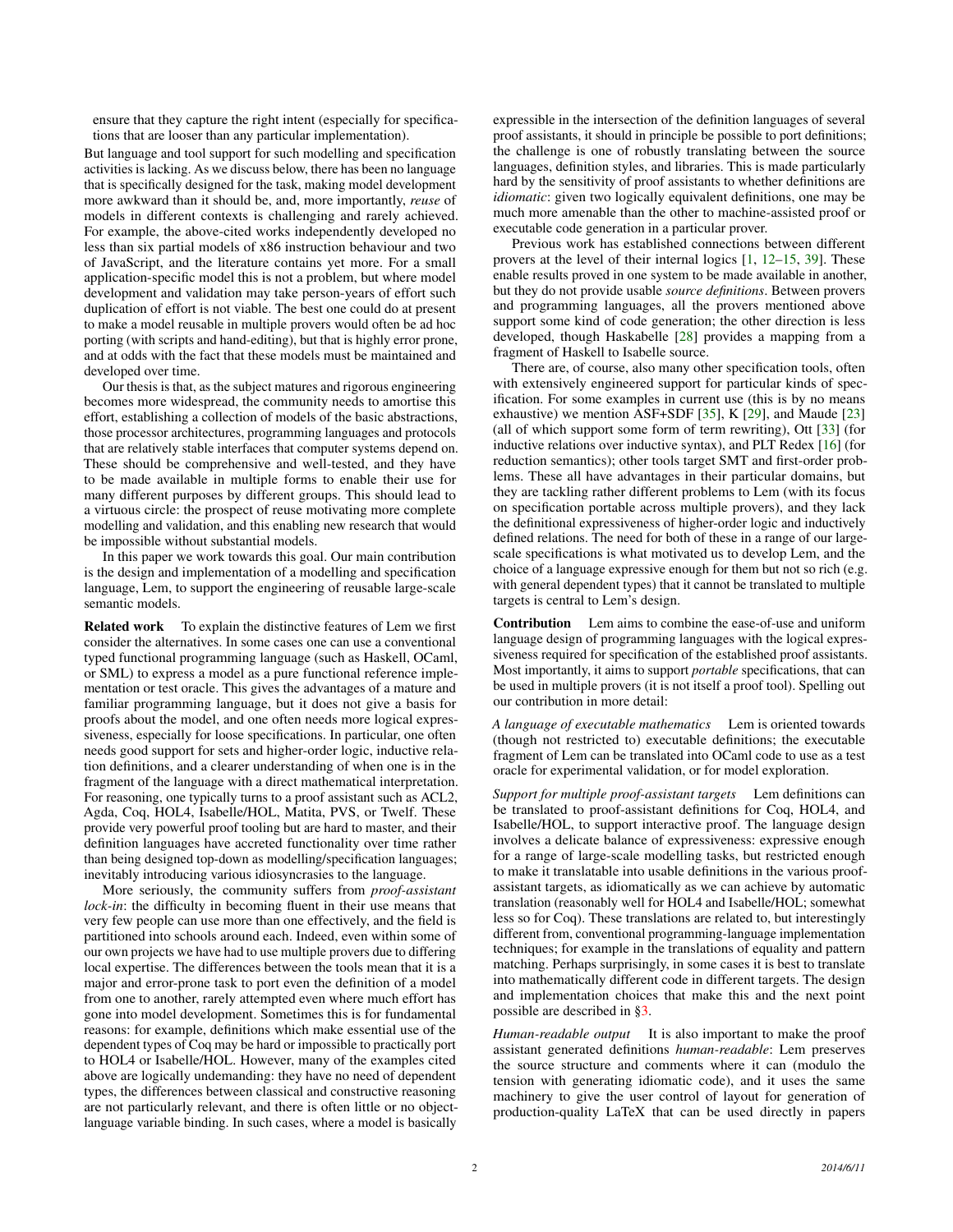and documentation, avoiding the error-prone and tedious manual typesetting of definitions for publication that can be necessary for some proof assistants. Lem can also generate simple HTML.

*Programming-language engineering* The language is designed using best-practice programming-language techniques, taking advantage of the opportunity to do a coherent design without the backwards-compatibility issues faced by proof assistants that have been extended over many years. The syntax and type system of Lem itself are specified using the Ott tool [\[33\]](#page-13-18), which helped make the design regular (without odd corner cases); it should be easy to use by those familiar with typed functional languages such as OCaml, Haskell, or SML. Lem appears to the user much like a compiler: there is no need to learn a complex interface, and the implementation provides prompt feedback (e.g. for type errors) to the user, so that one can do type-based development and refactoring of specifications in the style of development in a typed programming language.

*Library design* A specification language needs a good standard library just as much as a programming language does. In [§4](#page-10-0) we describe the Lem library support and, more challenging, how it has to be related to the differing prover libraries.

*Substantial usage* Lem has been developed since 2010 and its effectiveness is demonstrated by a number of applications, with both academic and industrial impact. We begin in [§2](#page-2-0) by recalling those, to explain more clearly what it is (and is not) good for, and discuss one in more detail in [§5.](#page-11-0) Some of the motivation behind Lem, and its initial implementation, was first presented in a short "Rough Diamond" paper [\[26\]](#page-13-20). Lem and its documentation are available (under a BSD license from a Bitbucket repository) from <http://www.cl.cam.ac.uk/~pes20/lem/>.

# <span id="page-2-0"></span>2. Lem in practice

To explain more concretely the kind of specification work that Lem is aimed at, and to demonstrate its practical effectiveness as a tool for large-scale specification, we describe the main Lem developments produced to date. These underlie multiple academic publications (six in POPL, PLDI, and CAV) and have had industrial impact, in clarifying the IBM Power and ARM concurrency behaviour, on the C/C++11 ISO standard concurrency semantics, and on the compilation scheme of the latter to Power and ARM. For each development we give the number of non-comment lines of specification (LoS) and the Lem targets used, and comment on the mathematical style of the specification.

Sarkar et al. [\[30\]](#page-13-2) describe an operational model (3008 LoS) for the relaxed-memory behaviour of IBM Power and ARM multiprocessors. The executable Lem-generated OCaml code forms the kernel of the ppcmem tool (<http://www.cl.cam.ac.uk/~pes20/ppcmem>) for exhaustive and interactive exploration of the model on examples; that and the generated LaTeX supported experimental validation and extensive discussion with an IBM architect during model development; and the generated Coq has been used for some modest experiments with mechanised proof (unpublished). This model uses a combination of mathematical styles. For specifying the multiprocessor memory subsystem it has an abstract machine built over sets, relations, and lists of memory events, while the thread semantics involves abstract syntax trees of assembly and micro-operation instructions. These each define labelled transition systems (LTSs), which are combined with an inductive-relation top-level parallel composition.

Batty et al. [\[3\]](#page-12-3) describe an axiomatic memory model and various sub-models (1517 LoS) for concurrency in the C/C++11 standards. The Lem-generated OCaml and HTML form the kernel of the cppmem tool, again with a web interface for interactive and exhaustive exploration of the model on examples ([http:](http://svr-pes20-cppmem.cl.cam.ac.uk/cppmem/) [//svr-pes20-cppmem.cl.cam.ac.uk/cppmem/](http://svr-pes20-cppmem.cl.cam.ac.uk/cppmem/)); that and the generated LaTeX supported discussion with the ISO standards committee to develop the model and improve the standard, and cppmem has been used by some GCC and Linux developers and within ARM. The generated HOL4 code has been used for mechanised proof of metatheory, and the generated Coq and Isabelle code have also been used for proof experiments. The bulk of this development comprises predicates over candidate executions, represented as sets of events with various order relations; we describe it in more detail in § [5.](#page-11-0)

Batty et al. [\[4,](#page-12-5) [31\]](#page-13-21) describe extensions to the above Power and C/C++11 models and correctness proofs for a compilation scheme from C/C++11 concurrency primitives to Power concurrency primitives; these are hand proofs but with lemmas expressed in Lem (931 LoS); this is a useful middle ground between LaTeX and fully mechanised proofs.

Mador-Haim et al. [\[21\]](#page-13-22) describe an axiomatic memory model for Power and mappings between that and the operational model above (1155 LoS), again with hand proofs; the generated OCaml code was used to test equivalence of the two models on examples and the generated LaTeX to define the model in the paper.

The specification of the de facto standard of the TCP/IP network protocols and the Sockets API by Bishop et al. [\[6\]](#page-12-0) was originally expressed in HOL4 and has now been ported to Lem (6681 LoS). The style is essentially pure higher-order functional programming, but with sets and maps, a relational monad, inductive relations, and logic. The port to Lem was essentially straightforward except that the original specification made heavy use of HOL4's advanced features for user-defined syntax, while Lem has a more uniform but more restricted syntax; these had to be manually unpicked.

The Ott definition of OCaml<sub>light</sub> by Owens [\[25\]](#page-13-23), originally used to generate HOL4, has been adapted to generate Lem (3133 LoS in Lem, from 4253 lines of Ott source). OCaml<sub>light</sub> uses a typical mathematical style for a typed functional programming language semantics, with inductive relations specifying a type system and small-step operational semantics. Lem's inductive relation support was general enough to support a direct and automatic translation from Ott. This development is of a different character than the others in that here we are translating *into* Lem, showing its potential to be used as a general purpose front-end for domain-specific tools (here Ott) that target multiple provers.

Kumar et al. [\[18\]](#page-13-24) describe CakeML (<http://cakeml.org>), a mechanically verified ML system above x86-64 machine code. The source language definition (AST, type checking, and small- and big-step operational semantics), compiler, and some additional machinery are written in Lem (4897 LoS); the generated HOL4 code is used for proofs. The operational semantics of CakeML and the lowlevel CakeML bytecode, and the CakeML type system are given as inductively defined relations. The compiler is specified as a collection of recursive functions, in a typical functional programming style. Furthermore, the semantics and type system rely heavily on helper functions. This is in marked contrast with the OCaml<sub>light</sub> semantics which was almost entirely relational. It was convenient when doing the proofs for helper (partial) functions (e.g., environment lookup) to be specified as functions rather than relations. Besides relations, functions, and datatype definitions, CakeML uses the Lem list, finite map, and string libraries. The Lem sources are in the compiler, bytecode, semantics, and translator subdirectories of the repository.

Ongoing work describes a model for a substantial part of the C programming language (8274 LoS), largely in a functional style over an inductively defined abstract syntax. This initially used only the OCaml target but has recently been adapted to also generate Coq (which has been used for significant proofs); the effort involved was nontrivial but remains small (weeks vs years) in comparison to the time required to develop the model.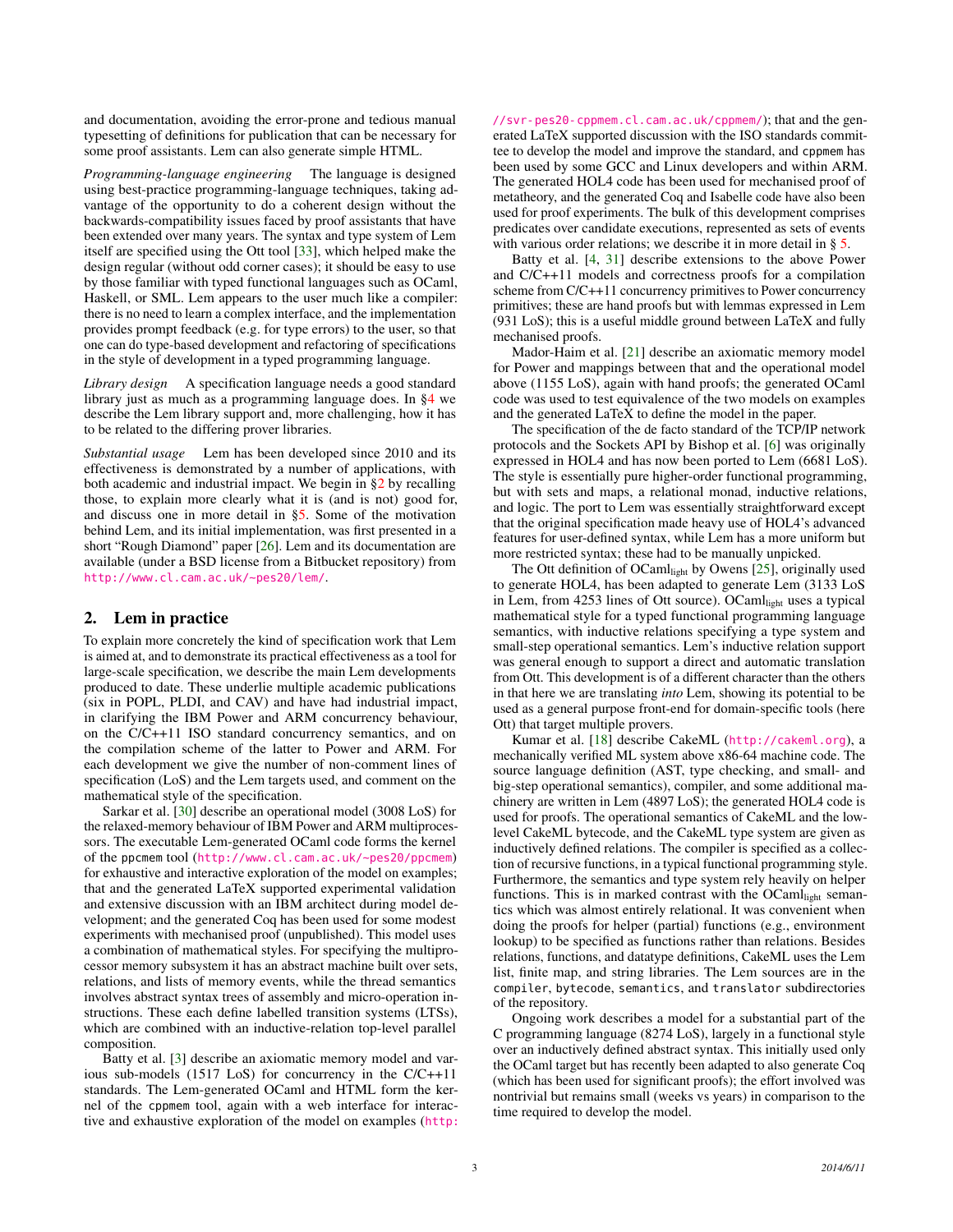Models extracted from Lem to proof assistant and OCaml code are typically of a similar size to the original specification. For example, the C/C++11 concurrency model constitutes 2409 LoS, whereas the OCaml, HOL4 4 and Coq extractions are 2673, 2768 and 2249 lines in length, respectively. LaTeX code generated from the same model is roughly twice the length of the original specification.

Together, these developments demonstrate that Lem is expressive enough for a range of modelling tasks, spanning processor architectures, C and ML-like programming languages, and network protocols, and that it compiles to usable executable code for model exploration and usable definitions in multiple provers for proof. Anecdotally, our experience is that it is reasonably easy to use (analogous to a functional programming language) and that Lem models are malleable: in developing a model, one can largely focus on the domain being modelled rather than issues of expressing the model in Lem, and models can be easily changed as they are developed. Our impression so far is that adding a new target to a specification is usually easy or (at worst) like the last example above, but it is possible that to get a truly idiomatic version in a new target one may need to hand-rewrite substantial parts of the specification in that target, and prove equivalence to the Lem-generated versions. For an intricate specification, embodying much development and validation effort, even that may be preferable to the alternative of hand-rewriting the whole. More experience is needed to see which is normally the case.

Lem is a general-purpose specification language but not, of course, an all-purpose one. It does not aim to support specifications with elaborate dependently typed hierarchies of mathematical structures. It has a straightforward syntax (again similar to that of a functional programming language), without support for rich user-defined syntax. The executable code Lem generates is designed to have a clear relationship to the source and has sufficient performance to support exploration of models on the intricate but small examples that (e.g.) arise as concurrency test cases; it is not aimed at producing performance-optimised code. Lem complements the Ott tool [\[33\]](#page-13-18): Ott supports arbitrary context-free user-defined syntax and inductive relations; this is a good fit for high-level programming language and calculus semantics but the lack of the more general types, functions and library support of Lem makes it awkward to use for modelling the lower-level systems and languages described above. Lem can serve as an intermediate language for other tools that produce definitions of types, functions, or inductive relations, and we have refactored Ott (which originally produced source code for Coq, HOL4, and Isabelle/HOL directly) to produce Lem definitions, leaving Lem to handle the prover-specific idiosyncrasies.

# <span id="page-3-0"></span>3. Design for portable specification

Aiming to support a range of specification tasks, Lem does not build in any domain-specific assumptions on the form of specification permitted: it is a general language of type, higher-order function, and inductive relation definitions.

The language is intended to be as expressive and straightforward as possible given this generality; it avoids novel or exotic features that would give it a steep learning curve, or render translations into the various targets infeasible. From functional programming languages we take pure higher-order functions, general recursion, recursive algebraic datatypes, records  $\langle | \cdot | \rangle$ , lists  $[i]$ , pattern matching, parametric polymorphism, a simple type class mechanism for overloading, and a simple module system. To these we add logical constructs familiar in provers: universal and existential quantification, sets {·} (including set comprehensions), relations, finite maps, inductive relation definitions, and lemma statements.

The concrete syntax for types, patterns, expressions, top-level declarations and definitions are broadly standard, as one can see in the excerpts in Fig. [1.](#page-4-0) For types, patterns, expressions, and definitions Lem's grammar largely follows OCaml for the common constructs (the main exceptions being prefix type applications, curried constructors, and records using  $\langle \cdot | \cdot \rangle$ , to allow  $\{\cdot\}$  for sets, more sophisticated control of opening of modules via open import, and the addition of inductive relation and type class and instances declarations). Lem also adds a series of top-level commands, via the declare syntax, to let the user tune how Lem definitions are mapped into the various targets (by declaring target representations and controlling notation, renaming, inlining, and type classes), to generate witness types and executable functions from inductive relations, and for assertions; we describe all these below.

Although most of Lem's features should be unsurprising at first sight, their detailed design must carefully manage tradeoffs between Lem's expressiveness and usability as specification language, and the need to generate usable code for the various target languages and provers. In this section, we first describe the basic architecture of the Lem implementation, and then describe the design issues and our solutions for each of these seemingly simple features – including polymorphism, equality, partiality, sets, and inductive relations. In the next section  $(\S 4)$ , we will describe Lem's library definition mechanism, and explain how it connects the Lem standard library to the widely varying standard libraries of the targets.

### 3.1 System architecture

Lem is written in OCaml, and it follows the architecture of a traditional compiler invoked from the command line, with conventional lexing and parsing of source files into an untyped AST, followed by type inference (in the style of Milner's Algorithm W) into a typed AST. The OCaml type declarations for the untyped AST are automatically extracted from the formal definition of Lem's syntax by Ott [\[33\]](#page-13-18), to help keep the Lem implementation and formal specification in agreement. Its parser and lexer are implemented using ocamlyacc and ocamllex.

To produce output for a particular target, the typed AST is then transformed, compiling away features that the target does not support (transforming away type classes via dictionary passing, compiling away unsupported pattern matching forms, etc.). Special idiosyncrasies of the target may require additional clean-up (e.g., variable name clashes, extra required parentheses, different infix operator syntax); then the resulting AST is printed in the target's source syntax. The individual transformations are reused in different combinations for the different targets, as required, and the implementation checks that they preserve typing, greatly easing debugging of Lem itself.

Lem has about 29 000 lines of OCaml code. This compactness makes it easy to understand and adapt. The library is extensive in comparison to the code size: there are about 7700 lines of Lem libraries, together with 1800 lines of OCaml, 1200 lines of Isabelle/HOL, 500 lines of Coq and 300 lines of HOL4.

### 3.2 Whitespace preservation and refactoring support

Unlike a compiler or proof assistant, Lem's front end preserves all of the comments, whitespace, and line breaks in the source files. Lem attempts to format its output using the formatting of the input, rather than a pretty printing algorithm, in order to give the user fine-grained control of the output layout. Of course, this is not always possible when the input had to undergo significant transformation, such as the pattern match compilation or dictionary passing translation discussed below. In these cases, we use a standard pretty-printing algorithm for the affected expressions, but can at least keep all of the comments from the input. Crucially, the LaTeX backend does not perform such transformations, and so the user has control over the typesetting of their specifications, including linebreaks and indentation.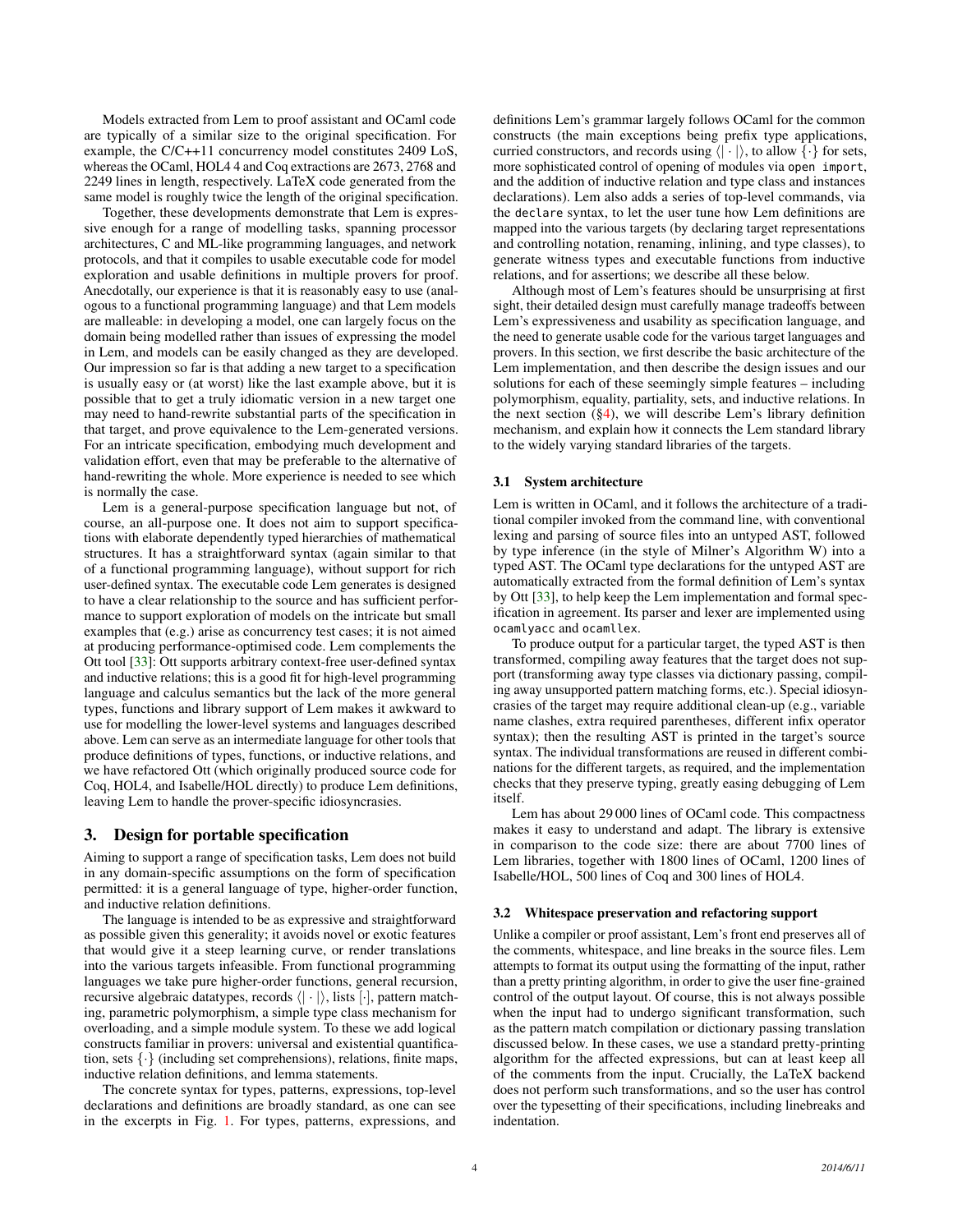# Types

 $typ ::= \Box \alpha \mid typ_1 \rightarrow typ_2 \mid typ_1 \times ... \times typ_n \mid id \; typ_1 \ldots typ_n \mid backtick\_string \; typ_1 \ldots typ_n \mid (typ)$ 

# Patterns

pat ::= \_ | (pat **as** x ) | (pat : typ) | id pat<sup>1</sup> .. pat<sup>n</sup> | h|fpat1; ... ; fpat<sup>n</sup> ; ? |i | (pat1, .... , pat<sup>n</sup> ) | [pat1; .. ; pat<sup>n</sup> ; ? ] | (pat) | pat<sup>1</sup> :: pat<sup>2</sup>  $\mid x + num \mid lit$ 

# **Expressions**

 $lit ::=$  **true** | **false** |  $num \mid hex \mid bin \mid string \mid ()$ 

```
exp ::= \text{ id } | \text{ backtick\_string } | \text{ fun } psexp \mid \text{function } |^2 \text{ } pexp_1 | \dots | pexp_n \text{ end } | \text{ } exp_1 \text{ } exp_2 \mid exp_1 \text{ ix } exp_2 \mid \langle |fexps| \rangle | \langle |exp \text{ with } fexps| \rangle\mid exp.id \mid \textsf{match}\ exp with \mid^? \ pexp_1 | \dots | pexp_n end \mid (exp: typ) \mid let \mathit{letbind} in exp \mid (exp_1, \dots, exp_n) \mid [exp_1; \dots; exp_n; ^?] \mid (exp)\mathbf{begin} \mathbf{begin} \mathbf{begin} \mathbf{begin} \mathbf{begin} \mathbf{line} \mathbf{line} \mathbf{line} \mathbf{line} \mathbf{line} \mathbf{line} \mathbf{line} \mathbf{line} \mathbf{line} \mathbf{line} \mathbf{line} \mathbf{line} \mathbf{line} \mathbf{line} \mathbf{line} \mathbf{line} \mathbf{line} \mathbf{line} \mathbf{line} \mathbf{line} \mathbf{line} \mathbf{line} \mathbf{line} \mathbf{line} \mathbf{line} \mathbf{line} \mathbf{line} \mathbf{line} \mathbf{line} \mathbf{line} \mathbf{line} \mathbf{\left[\{ \exp_{1}; \ldots; \exp_{n} \}^{?}\right] | q qbind<sub>1</sub> ... qbind<sub>n</sub> .exp | [exp<sub>1</sub>| forall qbind<sub>1</sub> ... qbind<sub>n</sub> |exp<sub>2</sub>| | do id pat<sub>1</sub> \leftarrow \exp_{1}; ... pat<sub>n</sub> \leftarrow \exp_{n}; in exp end
psexp ::= pat_1 ... pat_n \rightarrow expqbind ::= x \mid (pat \, \textbf{IN} \, exp) \mid (pat \, \textbf{MEM} \, exp)q ::= forall | exists
```
# **Declarations**

target ::= **hol** | **isabelle** | **ocaml** | **coq** | **tex** | **html** | **lem**  $lemma\, decl ::=$  **lemma**  $x : exp$ component ::= **module** | **function** | **type** | **field**  $target\_rep\_rhs ::=$  **infix** fixity\_decl backtick\_string  $\vert exp \vert typ \vert$  $target\_rep\_llhs ::= target\_rep$  component id  $x_1 \ldots x_n \mid target\_rep$  component id tnvars  $\text{declare\_def} ::=$ | **declare** compile\_message id = string  $\text{dec}$ lare rename module = x target\_modules\_opt  $\textbf{dec}$ **lare rename** component  $id = x$  $\textbf{dec}$ **lare** ascii\_rep component id = backtick\_string | **declare** target target\_rep target\_rep\_lhs = target\_rep\_rhs **declare**  $set_{flag} x_1 = x_2$ | **declare** termination\_argument id = termination\_setting  $\vert$  **declare** pattern\_match exhaustivity\_setting id tnvars =  $\left[ id_1; ...; id_n; \right]^2 \vert$  elim\_opt

# Definitions

```
val\text{ def} ::= \text{ let } letbind \mid \text{Let } \text{rec } funcl_1 \text{ and } ... \text{ and } funcl_n \mid \text{ let } \text{inLine } letbinddef ::=\text{module } x = \text{struct } defs \text{ end} (* module definition*)
 \text{module } x = id \quad (* \text{ module alias } *)open_import id<sub>1</sub> ... id<sub>n</sub> | open_import backtick_string<sub>1</sub> ... backtick_string<sub>n</sub> (* import and/or open of modules *)<br>class decl(x tnvar) val x<sub>1</sub> ascii opt<sub>1</sub> : typ<sub>1</sub> 1... val x<sub>n</sub> ascii opt<sub>n</sub> : typ<sub>n</sub><sub>n</sub> end (* 
 class\_decl(x\,thvar) val x_1 ascii\_opt_1 : typ_{1} ... val x_n ascii\_opt_n : typ_{n} a end
 instance\_decl\,instantum\,val\_def_{1,1}... \,val\_def_{n,n} end (* typeclass instantiations *)
 type td_1 and ... and td_n (* type definition *)<br>val x ascii_opt : typschm (* value type constraint *)
 {\bf val} \; x \; ascii\_opt : typeschm<br>
val\_def (*) value definition
                       (* value definition *)\mathbf{in} indreln \mathit{indreln\_name_1} and \mathit{...} and \mathit{indreln\_name_i} rule<sub>1</sub> and \mathit{...} and \mathit{rule_n} (* inductively defined relations *)
 Lemma x : exp (* lemma statement *)<br>
\text{declare} \quad \text{def} (* target-behaviour decl
                               (* target-behaviour declaration *)
```
Lem source files

<span id="page-4-0"></span> $\textit{defs} ::= \textit{def}_1; \text{if}_1 \text{...} \textit{def}_n; \text{if}_n$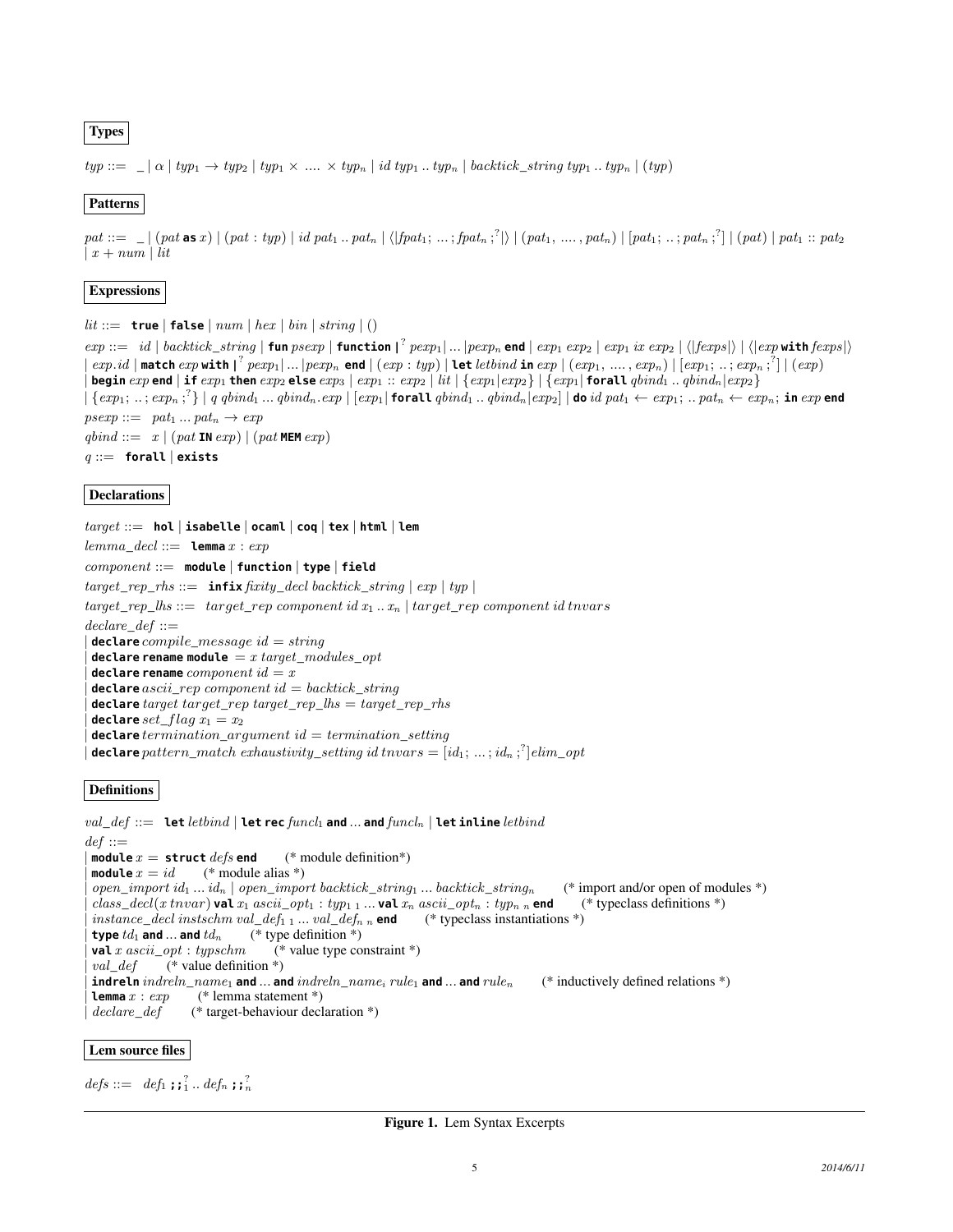Since Lem preserves comments, whitespace and linebreaks, it can reproduce its input exactly. This means that Lem can also be used as a refactoring tool for its own input. A special refactoring backend is able to rename functions and types, remove or add function arguments, move definitions to different modules and much more. For example, including

#### **declare** {lem} **target\_rep function** f = 'g'

in a source file and then running the file through Lem will produce a new source file with all occurrences of the function f renamed to g. Via a similar mechanism, one may add or remove parameters to functions, rename types, fields, and so on, or inline function calls with their definition.

Whitespace preservation also means that a standard OCaml profiling tool can be used for coverage analysis of a *specification*, identifying the parts of a Lem specification that are exercised by a particular set of tests run in a semantics exploration tool (with kernel generated from the specification): the generated OCaml is close enough to the Lem source that one can usually easily relate one to the other.

# 3.3 Polymorphism and dependency

Parametric polymorphism is essential in our specifications – most obviously, for the library functions over lists, sets, and suchlike, and for functions over user-defined polymorphic inductive types. But, as is well-known in the higher-order-logic context, let-polymorphism (the implicit generalisation of types to type-schemes in nested **let** bindings) makes higher-order logic unsound (see Section 5 of [\[8\]](#page-12-6)). Accordingly, Lem supports top-level parametric polymorphism, but type generalisation is restricted to (module) top-level definitions, as in HOL4 and Isabelle/HOL, but diverging from the Hindley-Milnerstyle polymorphism found in ML-like programming languages. We have not found this to be limiting in practice, and Vytiniotis et al. [\[37,](#page-13-25) §4.3] provide empirical evidence that let-polymorphism is rarely used in practical Haskell programming.

More sophisticated type-language features, such as System F-style polymorphism, dependent types, and subtyping, are also not included in Lem, because these would be unduly difficult or impossible to support in many of our chosen targets. However, we do support *ad hoc* polymorphism with type classes.

#### 3.4 Equality and type classes

There are substantial differences in the treatment of equality in our different targets. In the two implementations of higher-order logic, Isabelle/HOL and HOL4, there is a 'pervasive' equality constant =, at type  $\alpha \to \alpha \to$  bool. OCaml features a similarly typed equality constant, but it is only usable for non-function types (raising an exception otherwise). Further, this OCaml polymorphic equality is structural, and does not take into account equivalence relations between data types. For abstract types such as sets (implemented in the Lem translation to OCaml as ordered balanced binary trees) one needs to use an equality function specific to sets that compares sets based on their elements, rather than their low-level representation in memory, and that function must have access to the order relation used to build the trees. We could introduce specific equalities at each type, for example setEq at type  $\forall \alpha$ .  $(\alpha \rightarrow \alpha \rightarrow \text{bool}) \rightarrow$ set  $\alpha \to \texttt{set} \alpha \to \texttt{bool}$ . However, this would force the user to supply the equality function on elements of the set by hand (a task that should be automated), and break the uniformity of the treatment of equality within the language. Lem includes type classes to solve both of these problems.

The Lem Eq type class has the following form:

**class** (Eq  $\alpha$ )

**val** (=) ['isEqual'] :  $\alpha \rightarrow \alpha \rightarrow$  bool

```
val (\le) ['isInequal'] : \alpha \to \alpha \tobool
```
**end**

This type class introduces two methods, equality =, and inequality <> (together with alphanumeric alternative names). The type class may be instantiated at any type by providing implementations for the equality and inequality methods at that type. For OCaml, Coq, Isabelle/HOL and HOL4, the Lem translation introduces explicit dictionary passing to handle the general case of type classes and their constraints. But there are three situations in which introducing dictionary passing would lead to non-idiomatic code and obstruct use of the extensive proof automation facilities of the provers.

First, for the backends with a general polymorphic boolean equality, Isabelle/HOL and HOL4, we wish to map the Lem overloaded equality constant to that native equality constant. We achieve this with a general inlining method:

```
let inline {hol;isabelle} (=) =
  unsafe_structural_equality
```
This inlining effectively 'turns off' the equality type class for HOL4 and Isabelle/HOL. Since all methods are implemented without using the type-class mechanism, the class (and the associated dictionary passing) is not generated for these backends. Here unsafe\_structural\_equality, intended to be used by library authors only, is mapped to the native equality constants in the Isabelle/HOL and HOL4 backends. It is also mapped to the pervasive (but restricted as above, hence the 'unsafe') equality function in the OCaml backend.

Secondly, sometimes we want to use a method only for certain backends. With the normal Lem standard library, Lem sets are represented in Coq and OCaml as ordered, balanced binary trees and therefore an order on their elements needs to be provided. This is achieved via a Lem type class SetType. However, the HOL4 and Isabelle/HOL sets do not require an order, so using the type class mechanism naïvely would lead to non-idiomatic HOL4 and Isabelle/HOL code by generating unnecessary dictionary arguments. By restricting class-methods to certain backends, this problem can be solved:

```
class ( SetType α )
 val {ocaml;coq} setElemCompare: α → α → ordering
end
```
Lem's type-checker ensures that the method setElemCompare is only used in the Coq and OCaml backends, with the type class being safely eliminated for all other backends.

Thirdly, we wish to avoid introducing dictionary passing where all occurrences of a type class can be statically resolved, for example for the Lem type-class Numeral, used for overloading numeral syntax for multiple number types. This type class is declared as *inline*. All occurrences must be resolved, and all methods of an inlined type-class are replaced (inlined) with their instantiations.

Using type classes for equality in Lem also works around another issue in the Coq backend. In Coq the types bool and Prop (technically a *sort*) are distinct, with 'propositional equality' having type  $\forall \alpha \cdot \alpha \rightarrow \alpha \rightarrow$  Prop. It is generally impossible in Coq, without additional axioms, to produce an equality constant of type  $\forall \alpha$ .  $\alpha \rightarrow$  $\alpha \rightarrow$  bool. Rather, 'boolean equalities' are given at specific types, such as nateq of type  $\mathbb{N} \to \mathbb{N} \to$  bool and booleq of type  $bool \rightarrow bool \rightarrow bool$ , and so on. Lem, following Isabelle/HOL and HOL4, identifies boolean-typed expressions and propositions, or formulae. This poses a problem with extraction to Coq, as innocuous Lem code—e.g. if 4 = 5 then true else false becomes problematic if we try to extract an equality constant in Lem to Coq's propositional equality constant, as case analysis over Prop is not permitted. Boolean equality is therefore needed, and type classes are used to handle this uniformly. We return to bool and Prop in [§3.13.](#page-9-0)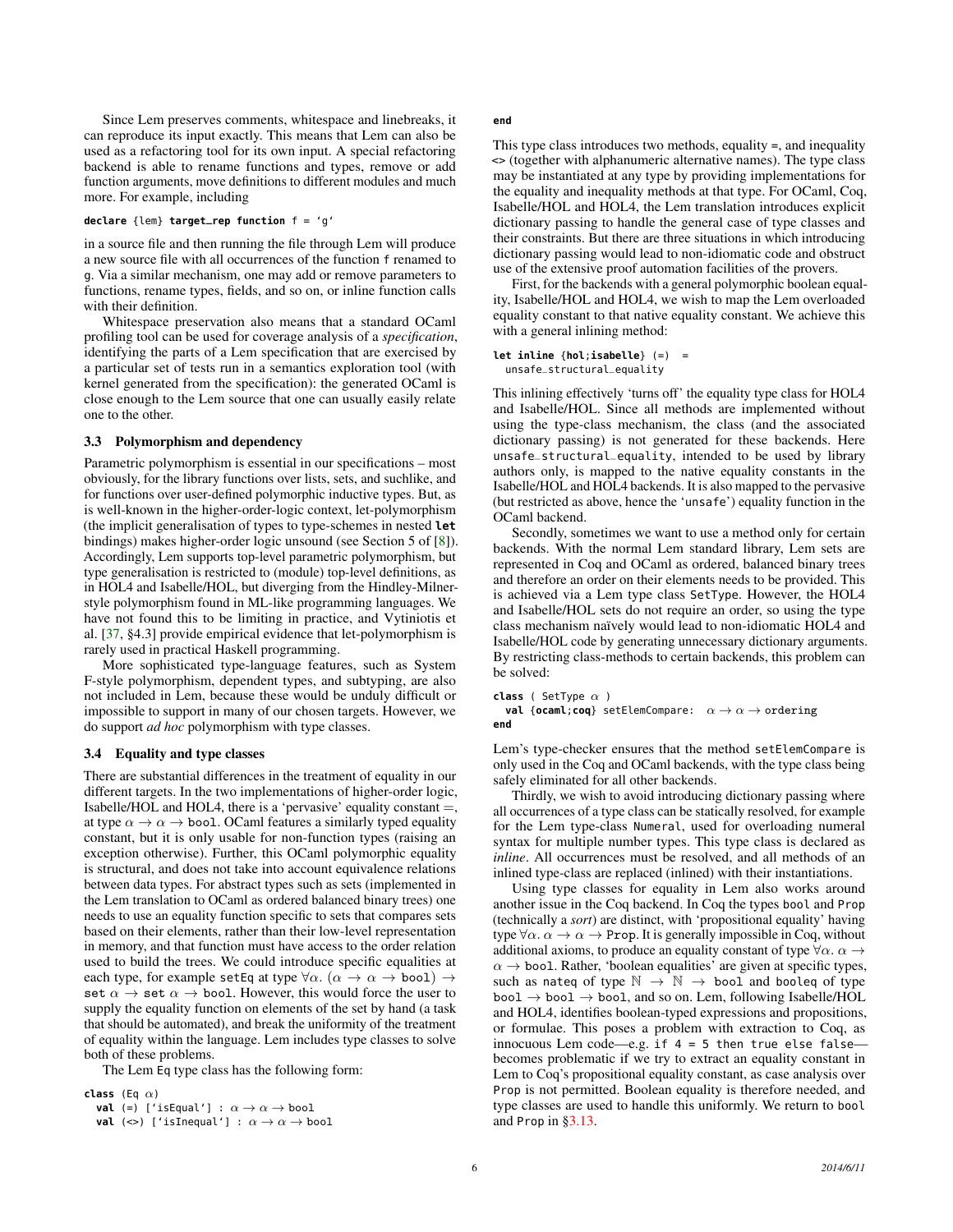In principle, it should be straightforward for Lem to automatically generate the appropriate instance declarations for its basic library type classes (Eq, Ord, SetType, and MapKeyType) for most user-defined types, analogous to Haskell's deriving mechanism. Unfortunately that is not currently implemented, and a default instantiation mechanism is used instead, where a type class instance, usually supplied in the Lem library, may be marked as the 'default' instance to select if no over-riding instance is provided by the user. This means the user must take care to give non-default instantiations (with the correct equality or comparison function) in some places, e.g., for the OCaml backend, for types which both contain an abstract type and are used as set elements.

Compared to Haskell's type class system, Lem's is intentionally less expressive: our goal is to support simple overloaded operators and to solve the above-mentioned issues dealing with the subtle differences between our target systems, not to enable generic and polytypic programming. In particular, Lem does not support constructor classes (type classes with type variables at a higher kind than \*), default implementations of methods, or backchaining search for instances, nor does it support more recent extensions: multi-parameter type classes, functional dependencies, and so on.

Our implementation already has much of the underlying infrastructure needed for some extensions: instances at compound types, multi-parameter classes, default methods, and other features that would make type classes more convenient to use, and these should be easy to implement in the future. However, constructor classes and the like pose more significant technical challenges, because their dictionary-passing translations are not naturally typeable in the systems of ML-style polymorphism of our OCaml and HOL4 targets and Lem itself. One possible design choice would be to support them, but only at statically known types (i.e., where dictionaries are not required).

#### 3.5 Module system and 'do' notation

Lem has a simple module system designed to support the organisation of large-scale specifications into multiple files, and to allow the reuse of specification libraries (including Lem's standard library itself) across developments. It does not include the *programming-inthe-large* features of advanced PL module/component systems, such as enforced abstraction or parameterisation, because those are primarily useful in code bases that are orders of magnitude larger than even large specifications. Our larger developments each comprise between 10 and 40 non-library Lem files.

The module system is based on a restricted subset of OCaml's module system: modules contain sequences of definitions, and modules can be defined at the top level (but not inside of expressions). Definitions inside of a module are accessed from outside either through the open declaration, or by explicitly spelling out the module path (with dot notation). There are no signatures or functors.

Lem supports a Haskell-like do notation for specifications that involve monads. Unlike Haskell, Lem's type class system is not powerful enough to infer which monad is being used (since a monad is a type constructor rather than a type). Instead, each do expression is annotated with a module name that defines the relevant bind and return operations.

#### 3.6 Pattern matching

The usefulness of pattern matching is well-established in functional programming languages, and it is even more valuable in a specification language like Lem because it supports high level, abstract and clear code. But the support for pattern matching varies significantly between the different backends we target. For example, record patterns are supported by OCaml and (recently) Coq, but not by HOL4 or Isabelle/HOL; as-patterns are supported by OCaml and Coq, but not by Isabelle/HOL or HOL4; and idiomatic HOL4, Isabelle/HOL and Coq code uses pattern matching on natural numbers (using zero and the successor function as constructors), whereas this is not supported by OCaml. Besides differences in explicit pattern match expressions, there are also differences in how one can use patterns elsewhere. Anonymous functions in OCaml allow arbitrary patterns as arguments, but in HOL4, Isabelle/HOL and Coq only tuples of variables are allowed. The situation is similar for let-expressions and patterns occurring in restricted quantifications. Beyond these local syntactic properties, there are also important semantic differences: Isabelle/HOL supports non-exhaustive pattern matches, but no redundant rows; Coq requires pattern matches to be exhaustive and prohibits redundant rows; OCaml allows both redundant and non-exhaustive pattern matches; and HOL4 allows non-exhaustive pattern matches but redundant rows only at certain places.

We take the opportunity in the Lem language design to provide more general pattern matching, combining the facilities of each target, and compile those general patterns away where necessary. This compilation mostly follows a simple, standard approach, essentially switching on the outermost constructor symbols ([\[2\]](#page-12-7)) in order to compile pattern matches to decision trees, implemented efficiently following ideas from [\[22\]](#page-13-26). But in contrast to the normal PL situation, where one wants to compile away pattern matching altogether, for Lem to produce idiomatic and human-readable code, we have to *preserve* as much of the original structure as possible; Lem needs sophisticated models of the capabilities of each backend in order to compile only the unsupported features and preserve as much of the original structure as possible.

For example, consider the following Lem record pattern match:

```
type t = \langle | f1: nat; f2: bool | \rangle
```

```
let test_fun x = match x with
   | Nothing ⇒ 0
     Just \langle | f2 = true | \rangle \Rightarrow 1Just \langle |f1 = 0 | \rangle \Rightarrow (1 : nat)Just \langle \mid f1 = x \mid \rangle \Rightarrow x + 2end
```
OCaml supports all these pattern forms, so the resulting OCaml code looks very similar to the input; pattern compilation is not needed. In contrast, HOL4 does not support record patterns, and compiling them away – while preserving as much of the structure as possible – leads to the following HOL4 result:

```
val _ = Define 'test_fun x = case x of
    NONE \Rightarrow 0
  | SOME t ⇒ (case (t.f2, t.f1) of
        (T_{i-}) \Rightarrow 1| (0.00) \Rightarrow (1 : num)| (_,_) ⇒ let x = t.f1 in x + 2)';
```
Our implementation also supports a mechanism similar to view patterns [\[38\]](#page-13-27). This feature allows users to write more abstract, higher-level specifications. For example, consider the type of sets. Functional programmers might be tempted to use the choose function to get the unique element out of a set known by the programmer to be a singleton. However, choose requires the axiom of choice in Coq, and its result is undefined for empty sets and underspecified for sets with more than one element. A solution is using a case-split for sets:

```
let set_case s c_empty c_sing c_else =
 if (null s) then c_empty else
 if (size s = 1) then c_sing (choose s) else
 c_else
```
This set\_case can be implemented in all backends and is even executable. Lem's view-pattern feature allows setting it up together with empty and singleton for pattern matching.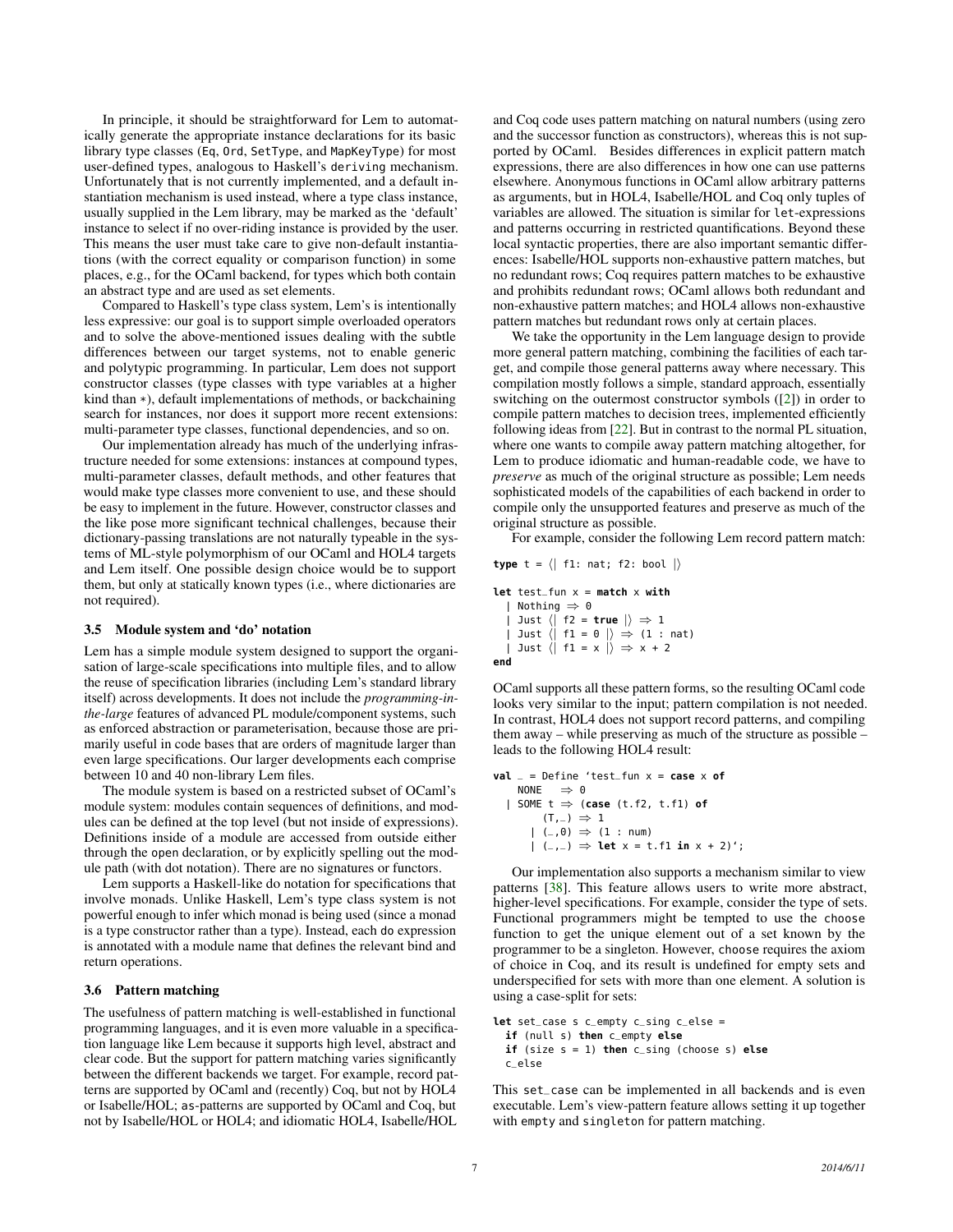#### **declare pattern\_match inexhaustive**

set 'a = [ empty; singleton ] set\_case

This setup provides easily readable syntax, as below:

```
let set_test s : nat =
  match (s : set nat) with
     | empty ⇒ 0
       singleton (x + 3) \Rightarrow 2| singleton = \Rightarrow 1
        \overline{\phantom{0}} \Rightarrow 3
  end
```
#### 3.7 Partial pattern matches

Programming languages typically permit non-exhaustive or partial pattern matches, with a dynamic exception or error if a match fails at runtime. This supports two use cases: (a) where the programmer knows that the match will never actually fail, because of some invariant (e.g. that a list is nonempty) that may not be expressible in the language's type system, and (b) where the intended control flow includes paths where an exception is raised and handled.

Proof assistants are more restrictive to retain soundness. For (a), in the HOL4 and Isabelle/HOL logics the Hilbert choice operator lets one construct an arbitrary unknown default value at any type, but in Coq all matches must be total (though the Coq type system can capture complex invariants). None of the three support (b) directly, as that would require a deeply embedded exception monad.

Lem permits partial matches, to support (a), and the Lem library also exports a failwith constant which is intended to signal 'catastrophic' failure with some user-supplied error message which may be used at any type. For OCaml partial matches are mapped directly onto similarly partial matches (any Match\_failure exceptions can be handled by wrappers around the Lem-generated code, but not within that code). Lem can be configured with a flag at compile time to eliminate match branches that contain only failwith in favour of a partial match. For HOL4 and Isabelle/HOL partial matches are mapped to syntactically partial matches that ultimately use the Hilbert choice operator, which is appropriate in cases where the match can never fail. For Coq, the story is more complex. Given a partial match at a concrete type, e.g.

```
match (m: maybe bool) with
 | Just j ⇒ j
end
```
that lacks a case for the Nothing constructor of the maybe type and whose result type is the concrete bool, we generate the following:

```
match (m: maybe bool) with
  | Just j ⇒ j
  | = \Rightarrow bool_default
```
Here bool\_default is a *default value*. Default values for base types are provided in an external harness file and Lem automatically generates default values for all user-defined types during generation of Coq code. Again this is suitable in cases where the user knows that the result of that branch is irrelevant.

Partial matches with a polymorphic result type are more problematic (though in practice we have not found many cases where they arise), e.g.

```
match (m: maybe β) with
 | Just j ⇒ j
end
```
We could use a type class with a default-value method, at the cost of introducing dictionary passing for that into the generated Coq for any definition which hereditarily involves a partial polymorphic match. Instead, on the assumption that the user would usually prefer to adapt their specification to avoid this, at present we translate into a complete Coq match

```
match (m: maybe β) with
  | Just j ⇒ j
   \Rightarrow DAEMON (* From <position>. *)
end
```
that introduces a placeholder marking a point in the source specification that needs to be addressed, and a warning or error is issued. Here, DAEMON is a constant of type  $\forall \alpha \cdot \alpha$ —the type of logical falsity. This lets one build the remaining development but its presence as an axiom makes Coq's logic inconsistent, so one would aim to remove all such usages.

Lem itself has no operational semantics, its meaning being defined by the translations to the various targets. It is pure in the sense that it has no I/O or store effects, but in general the use of partial pattern matches and their compilation using exceptions in the OCaml backend can make the OCaml evaluation order observable in generated OCaml code (and there is a similar issue for nontermination). However, if partial matches are only used for (a) above, with missing cases only in places that are unreachable under any evaluation order (and if one uses only Lem functions that are robustly terminating in the same sense), then the target evaluation order should be irrelevant.

#### 3.8 General recursion vs total functions

Functional languages typically allow general recursion, whereas proof assistants generally require some kind of termination proof for all recursive functions in order to maintain the soundness of their logic. For example, the function let rec  $f \times = \text{not} (f \times)$  will diverge in OCaml when called, but would introduce an unsoundness to a proof assistant. Defining a recursive function in Coq, HOL4 or Isabelle/HOL therefore requires the user, often assisted by the proof assistant itself but in quite different ways, to supply evidence that the function terminates on all inputs. Lem permits general recursion but with hooks to invoke the backend's various automatic termination provers, where they exist, e.g.:

#### **declare termination\_argument** my\_rec\_function = **automatic**

If that does not suffice, for the HOL4 and Isabelle/HOL backends Lem can defer termination proofs, letting the user provide them manually later (see [§3.11\)](#page-8-0).

Currently, the Coq backend extracts recursive functions to a Fixpoint definition using Sozeau's Program facility [\[34\]](#page-13-28). In practice, we have only encountered one recursive function that Coq's automated proof tools failed to establish as terminating and had to be rewritten by hand within Lem. However, as with HOL4 and Isabelle/HOL, Program allows the user to defer termination proofs, and therefore a strategy of defering such proofs to the user to be filled in manually later could also be adopted for the Coq backend.

Both facilities are used in CakeML, where simple functions (e.g., stackshift in compiler/toBytecode.lem) declare an automatic termination argument. More complex ones that HOL cannot automatically prove termination for (e.g., the mutually recursive exp\_to\_Cexp of the same file) are proved in a separate HOL file (e.g. compiler/compilerTerminationScript.sml).

#### <span id="page-7-0"></span>3.9 Per-target representation differences

One might imagine that a portable specification should necessarily map onto mathematically equivalent definitions in the different targets, but this turns out not to be the case: there is a tension between it and the need to generate idiomatic code.

For example, in OCaml the standard type for numbers is int, 31- or 63-bit signed integers, while our proof assistant targets use unbounded natural numbers as their standard type. In each target common functions like the list length function use that target's local standard number type, so either Lem has to add wrappers to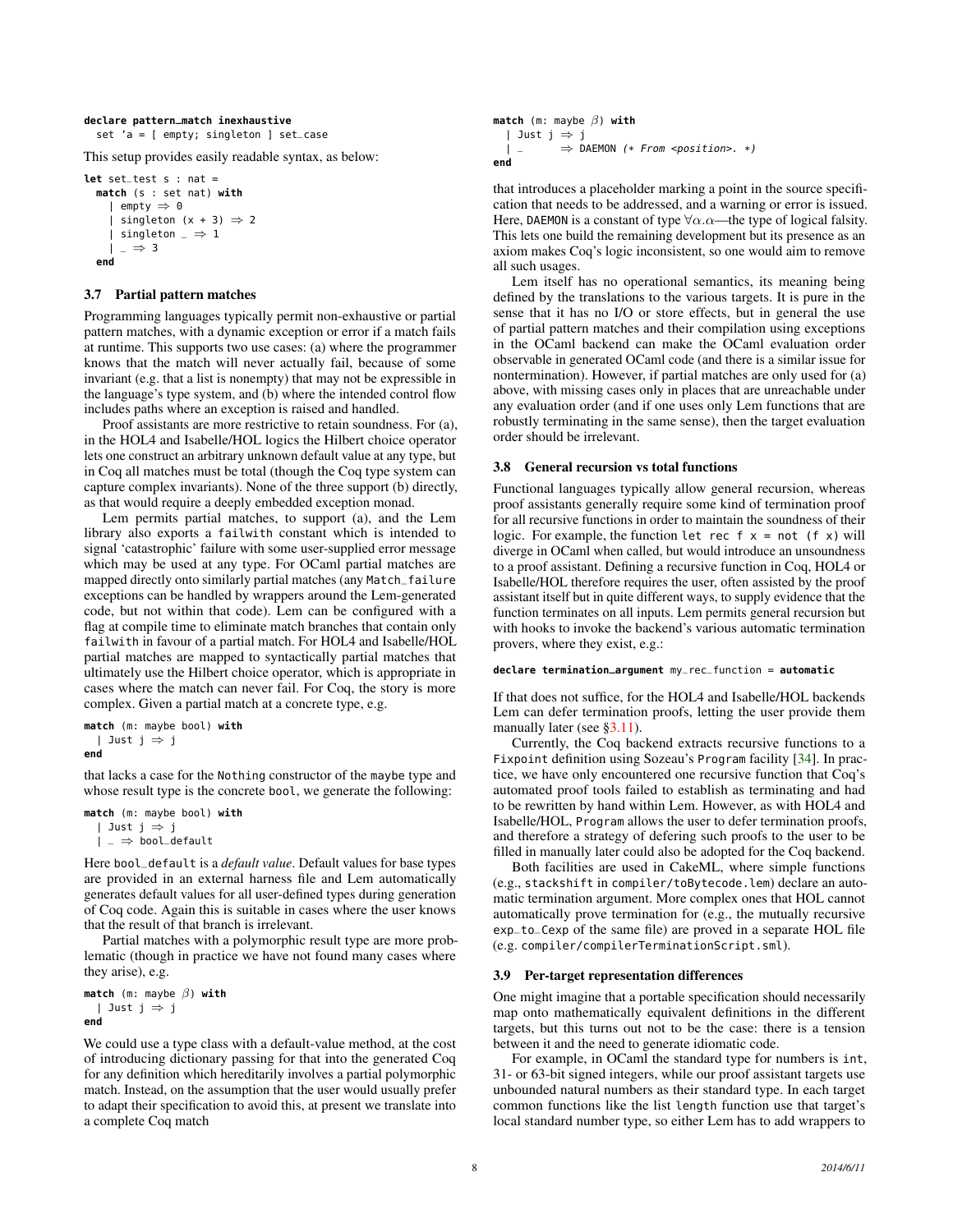such functions or map the same Lem type to different mathematical constructs in different targets.

We give the user the choice, providing a Lem type nat which is translated to the standard number type of the targets (for use where the user knows the differences are irrelevant, e.g. when using numbers just as unique identifiers) and a Lem type natural which always maps to unbounded naturals. Similarly we provide int and integer. We provide conversion functions between the different number types; polymorphic numeral constants and polymorphic arithmetic functions make switching between number types easy.

The choice of set representations is more involved. Since Lem is geared towards executability, one might want to model only finite sets, and in practice users are often only concerned with finite structures, e.g. as arising in finite executions of the models described in [§2.](#page-2-0) On the other hand, potentially infinite sets are very common and very useful for specifications and more convenient to work with in some provers. Similar questions occur with quantification. Only bounded quantification is easily executable, but unbounded quantification is often useful for specifications. Lem permits unbounded quantification and infinite sets, but only for the HOL4 and Isabelle/HOL targets; for OCaml and Coq the library currently only provides finite sets and bounded quantification. In future we will provide alternatives as for nat and natural above.

Having decided on finite or infinite sets, there remains a nontrivial choice of the best target representation. OCaml has a set implementation in its standard library, but with a functorised interface to supply an order on elements; we use a library with a polymorphic interface instead. For Isabelle/HOL and HOL4 the idiomatic potentially infinite sets are used. Isabelle/HOL also has several interesting alternative ones with improved executability, but they are supplied with an order via Isabelle/HOL's type-class mechanism which would require the user to supply potentially nontrivial proof. For Coq, there is no single idiomatic set library: FSets provides a module-oriented implementation, the Collections wrapper around this library uses type classes, and one can also represent sets as functions into bool or Prop ('ensembles'). They all also require an order, or at least a decidable equality relation, which would have to be provided via Coq's type-class mechanism. We add a simple finite-set library, leaving additional Lem libraries to map Lem sets to other Coq representations as future work.

Associative maps have similar issues to sets. Lem translates maps to Lem-specific finite map implementations in OCaml and Coq and into the idiomatic map types for HOL4 and Isabelle/HOL, which are finite maps and infinite maps respectively.

The binary relation type is closely related to sets and therefore also has similar design issues: relations can be seen as sets of pairs or as binary predicates. Both Isabelle/HOL and HOL4 provide dedicated libraries for both representations, and Lem currently maps only to the set representations.

#### 3.10 Naming, notation and namespace issues

The namespaces and the sets of pre-defined identifiers and reserved keywords differ in each backend. For example, op is a reserved word in Isabelle/HOL but not in Coq. Without reserving every reserved word and every pre-defined identifier in each of our backends in Lem, we must implement a renaming mechanism to avoid name clashes post extraction.

Lem has a simple model of the namespaces and a list of the reserved words of each target. If a reserved word for the backend in question is encountered, Lem will automatically rename the constant and issue a warning. For example,

**let** op  $f$   $g = \ldots$ 

is automatically renamed to op0, or some other globally fresh name, when extracting to Isabelle/HOL. All occurrences of this constant are also suitably renamed. A warning is issued on the command line to notify users of the renaming. The user can also manually control renaming. For instance, placing

#### **declare** {isa} **rename function** op = isaop

in a Lem source file will rename op to isaop during extraction to Isabelle/HOL.

Note that Lem provides fine-grained control over how various syntactic components are renamed. The command above instructs Lem to rename only the *function* op, leaving the names of any shadowing record fields, modules or types fixed. Replacing the function keyword in the command above with type or field, for example, would allow the user to rename those components instead. This mechanism allows us to avoid auto-generated names, making Lem generate stable, predictable output even in the presence of name clashes, whilst also allowing the renaming of constants to follow the conventions of a particular backend, facilitating the generation of idiomatic backend code.

The Lem renaming mechanism respects target-specific differences in scoping. For example,

#### $let op op = ...$

features a function op taking a parameter called op. For some backends, this is problematic, and so the two should be renamed apart there, but not otherwise. In our running example, the function op will be renamed to isaop and the argument op to op0 to avoid clashes with the Isabelle/HOL keyword. Lem correctly renames the name of the parameter apart from all constants present in the context.

#### <span id="page-8-0"></span>3.11 Assertions, lemmata, and auxiliary outputs

Lem is intended to translate into target output that can be directly used, without manual editing by the user: Lem definitions generate target definitions which can be fully automatically checked. However, Lem can also generate aids for the user in additional *auxiliary* files, intended to be copied and manually edited by the user as necessary. For example, when defining a complicated recursive function in Lem, HOL4 and Isabelle/HOL can leave the termination proof to the user. Lem generates in the auxiliary file a template for its termination proof which the user can flesh out.

Lem also supports *assertions*, *lemmas* and *theorems*. Assertions are executable, for automated testing of simple properties. For OCaml they generate code in an auxiliary file that runs automated unit tests. For the theorem prover backends, they generate proof obligations, which are attempted to be discharged automatically. Lemmas and theorems are non-executable; they add proof obligations to auxiliary files. Simple, low-level lemmas can also be used for testing: often the resulting proof obligations can be automatically discharged. Exporting complicated lemmas and theorems might be beneficial as well. For example, Isabelle/HOL provides highly automated, powerful tools, and by exporting a lemma to Isabelle/HOL, this powerful machinery is easily accessible even by users not familiar with Isabelle. The following Lem lemma:

**lemma** unzip\_zip: ∀l1 l2. unzip (zip l1 l2) = (l1, l2)

is translated to the Isabelle/HOL code:

**lemma** unzip\_zip:

"∀l1 l2. list\_unzip (zip l1 l2) = (l1, l2)"  $(*$  try  $*)$  by auto

The automated proof attempt by the auto method fails. If the user then uncomments try, various automated methods are run to either prove the lemma or find a counterexample. These methods include running external SMT and first order provers, internal natural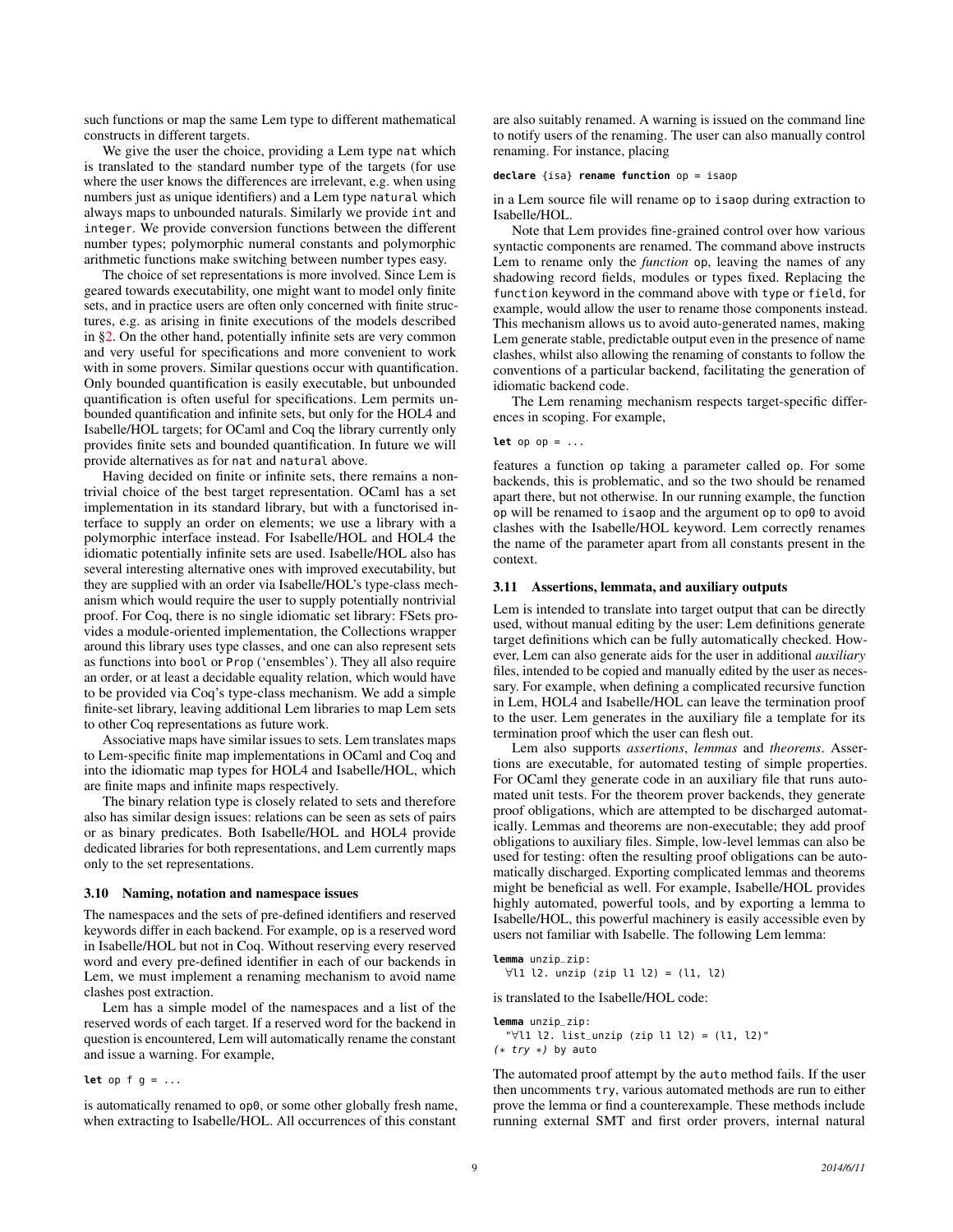deduction tools, and a sophisticated counterexample generator. In this example, Isabelle/HOL quickly finds a counterexample:

```
Nitpick found a counterexample for card 'a = 2 and card 'b = 2:
 Skolem constants: l1 = [a1], l2 = []
```
In general, tools like the counterexample generator Nitpick work well with Lem-generated Isabelle/HOL code, because Lem is tailored toward executability and this executability is (as far as possible) preserved by the translation to Isabelle/HOL. Therefore, non-trivial counterexamples can often be found automatically.

# 3.12 Inductive relations

Specifications often involve inductively defined relations, such as type systems or evaluation relations defined as the smallest relations satisfying a collection of rules. Lem provides an *inductive relations* mechanism for this purpose.

The following Lem definition (generated by Ott from a similar definition expressed over a calculus syntax) captures the reduction relation of the call-by-value  $\lambda$ -calculus:

```
indreln [reduce: term \rightarrow term \rightarrow bool]
  ax_app: \forall x t1 v2.
    (is_val_of_term v2) \impliesreduce (T_app (T_lam x t1) v2) (subst v2 x t1)
and
  ctx_app_fun: ∀ t1 t t1'.
    (reduce t1 t1') \impliesreduce (T_app t1 t) (T_app t1' t)
and
  ctx_app_arg: ∀ v t1 t1'.
    (is_val_of_term v) \wedge (reduce t1 t1') \impliesreduce (T_aapp v t1) (T_aapp v t1')
```
Here, reduce is introduced as a relation—Lem relations are essentially functions into bool—between AST terms. In this case, the reduce relation is defined via three clauses. Within a clause, the full power of the Lem language is available, rather than a purely relational subset, as in Prolog. For instance, is\_val\_of\_term and subst are functions, rather than relations. One may also define mutually recursive inductive relations.

The Isabelle/HOL, HOL4 and Coq backends support inductive relations, and we map Lem inductive relations into the native inductive relations of these backends.

However, inductive relations are not naturally expressible in our OCaml backend. We therefore implement a compilation process, compiling a Lem inductive relation into a function that searches for derivations. The compilation process is given a *mode* by the user, a description of which components of the relation are to be treated as 'inputs' and which are to be treated as 'outputs'. This compilation scheme is similar to one implemented within the Isabelle/HOL proof assistant, as implemented by Berghofer et al. [\[5\]](#page-12-8) (there verified within Isabelle/HOL).

We go further than the Isabelle/HOL compilation scheme in automatically generating *witness types*, which encode a derivation tree for a given inductive relation. The functions generated by the compilation scheme can return witnesses, and additional functions check whether an element of the witness type belongs to the relation. These witnesses may also be produced externally, e.g. by a typechecker implementation that one wants to test, using the Lemgenerated checker functions, against its definition. The generated types and functions are themselves defined in Lem and added to the Lem typing context, and therefore can be used by later Lem definitions and translated to any of the Lem targets.

For example, the following syntax instructs Lem to generate a reduction function for reduce, naming it onestep:

[reduce: term  $\rightarrow$  term  $\rightarrow$  bool onestep: **input** → **output** ]

The mode annotation on onestep instructs the compilation machinery to consider the first component of reduce as an input, and the second an output. Additional annotations can indicate that the function returns multiple results, that there must be a unique return value, or to generate a witness for the relation. Generated functions that are partial are treated in the same way as partial pattern matches. For non-deterministic rules, the generation searches exhaustively and, according to the annotation, either returns a list of elements in the relation or a single one (or is undefined).

To generate witness types and witness-checking functions, one can write:

[reduce : term  $\rightarrow$  term  $\rightarrow$  bool **witness type** r\_witness; **check** check\_r;]

This generates a witness type for the reduce relation:

```
type r_witness =
| Ctx_app_arg_witness of term × term × term × r_witness
| Ctx_app_fun_witness of term × term × term × r_witness
| Ax_app_witness of string × term × term
```
Instrumenting an interpreter or type-checker to produce such witnesses should be straightforward. Doing that, and also scaling this code generation up to make it work well on practical examples, is in progress.

### <span id="page-9-0"></span>3.13 Prop and bool in the Coq backend

As mentioned in our discussion of equality and type classes in Lem, Coq maintains a distinction between a *sort* of propositions, Prop, and a *type* of boolean-valued expressions, *bool*. Lem, similarly to Isabelle/HOL and HOL4, collapses these two notions into a single type, bool. This mismatch between the languages causes difficulties, most notably in how we handle equality, as we have seen, but also in how we handle inductive relations and lemmata.

Take, as an example, the following Lem inductive relation $<sup>1</sup>$  $<sup>1</sup>$  $<sup>1</sup>$ :</sup>

**indreln** [even: nat → bool] even\_zero: true = even 0 **and** even\_plus:  $\forall n$ . even  $n \implies$  even  $(n + 2)$ 

This is translated to an ordinary Coq inductive type residing in Prop (as all inductive types in Coq must reside in a sort):

```
Inductive even: nat → Prop :=
  | even_zero: true → even 0
  | even_plus: \forall n, even n \rightarrow even (n + 2).
```
Here the premises of the introduction rules of the inductive relation (for example, true in even\_zero) are of boolean type, whereas they need to inhabit Prop. We use a Coq coercion from the Coq bool type into Prop to circumvent this problem: a function of type bool  $\rightarrow$  Prop declared as a coercion automatically lifts a boolean expression into Prop. A similar problem occurs with lemma statements, which reside in bool in Lem but must reside in Prop in Coq.

However, problems persist elsewhere. Case analysis in Prop is restricted in Coq, and one may only perform case analysis on a term of type Prop if the resulting type of the term obtained from the analysis is also of type Prop. However, Lem allows one to perform case analyses with if- and case-expressions on expressions which reside in Prop in the generated code. For example, Lem allows users to perform a case analysis on inductive relations:

**let** odd n = **if** even n **then false else true**

<span id="page-9-1"></span><sup>&</sup>lt;sup>1</sup> Here, the true premise in even\_zero is unnecessary from a purely logical viewpoint but Lem's parser currently requires every clause in an inductive relation definition to have a premise.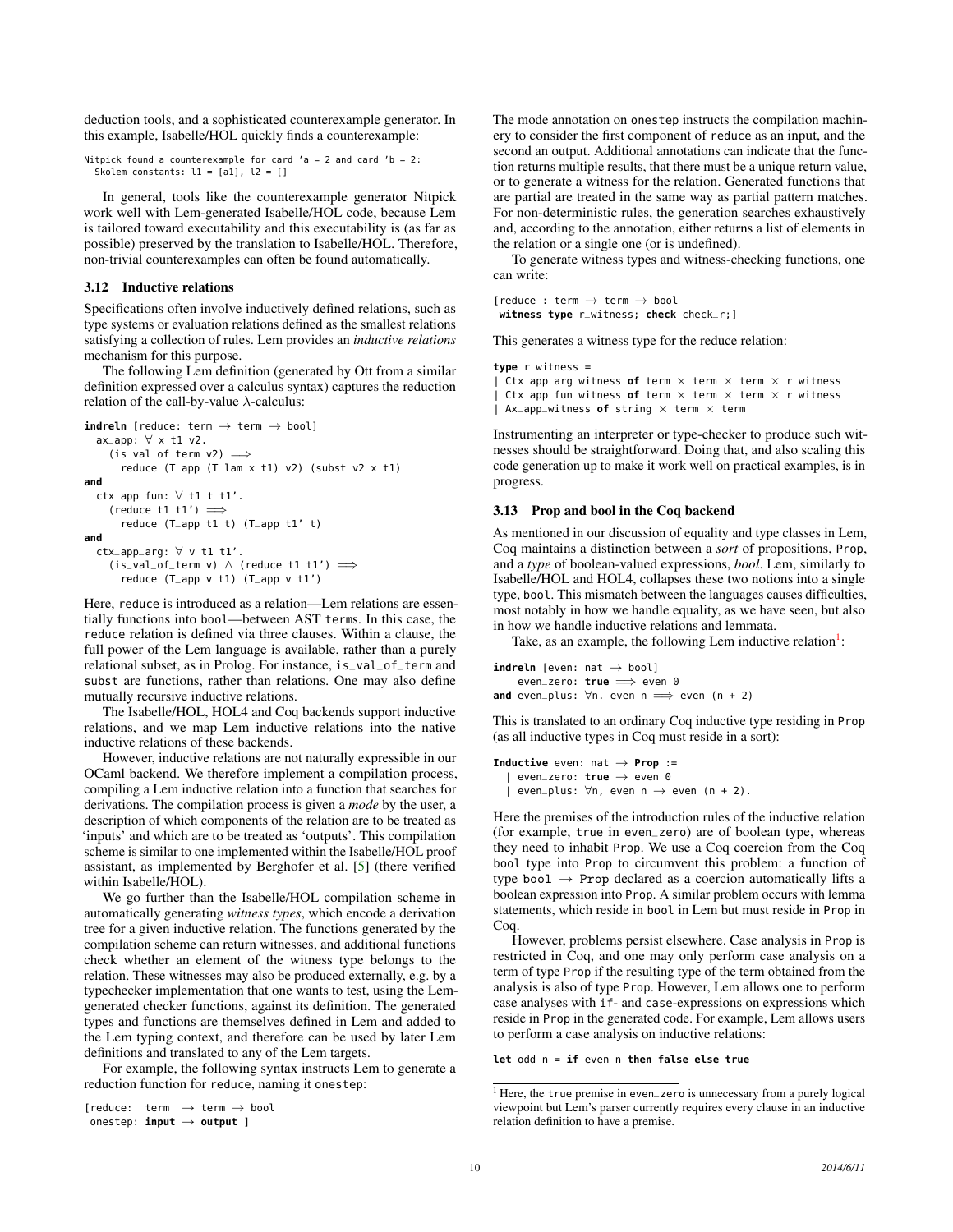In the generated Coq code, the term even n has type Prop when it is expected to have type bool due to its position in the if-expression. There are four possibilities here:

- 1. Make this an error in Lem. However for backends like Isabelle/HOL and HOL4 the definition above is completely innocuous and rejecting it would be too restrictive.
- 2. Make use of Coq's generalised if-then-else notation (supporting any inductive type with exactly two constructors), include the sumbool type usually used to capture decidability, and attempt to automatically show decidability for inductive types such as even above. The above would then be translated to:

**let** odd n = **if** even\_dec n **then false else true**

where even\_dec is a decidability theorem of type  $\forall n$ . {even  $n$  } +  $\{\neg \text{ even } n\}$ . However, this approach becomes much more involved if we use inductive relations in more complex ways within Lem, for example, in a list of booleans: [4 < 5, even 4, false], or in some other complex expression, and it is not clear how well it will scale.

- 3. Enrich Lem's type system to identify a computational sublanguage, at the cost of significant complication.
- 4. Admit classical axioms—known to be consistent with Coq's logic—and collapse Prop into bool.

We ultimately adopt the last alternative, with a function bool\_of\_Prop of type Prop  $\rightarrow$  bool, wrapping this function around any propositional term that is being used in a way where a boolean-typed term is expected. The admission of classical axioms to collapse Prop into bool is a matter of taste. Some large Coq developments happily assume classical axioms, others stay firmly within the existing constructive logic provided by Coq. We feel, however, that not restricting the Lem source language to accommodate every nuance exhibited by the backends is worth the admission of these axioms, though to what extent they affect the computational behaviour and automation and proof search tactics of Coq will require further experimentation to fully resolve.

# <span id="page-10-0"></span>4. Library mechanisms and design

Library design The Lem distribution supplies a default set of types and functions in its library, focussed on specification. Collections such as lists, sets and maps, basic data types such as disjoint sums, optional types, booleans and tuples, useful combinators on functions, and a library for working with relations are all included.

Specific function names and types exposed to the Lem user by the library are adopted from the Haskell standard library where possible. This is a well-designed library with a focus on purity. We also wish to provide flexibility in the specific choice of *backend* libraries function names and types in the Lem library are mapped to. Often, picking one library over another involves a trade-off between competing factors, with no clear winner. We therefore made it possible for users to change and extend the library as they see fit, including replacing it wholesale. Lem library files are standard source files, their only distinguishing feature being their inclusion in the Lem distribution. No 'prelude' or 'pervasive' environment is automatically loaded during Lem compilation.

Lem aims to accommodate both programming languages and proof assistants as backends. Further, we aim to support users who wish to target a subset of these backends, or all of them, favouring neither one nor the other. As a result, the Lem library must be suitably flexible in its design. Our design philosophy in the library is *permit partiality and under-specification, but isolate them*. We bifurcate the library into two sets of modules: the 'main' and 'extra' modules. The main hierarchy of files contain total, terminating functions that we believe are well-specified enough to be portable across all backends. Totality of pattern matching is guaranteed by Lem, which can be configured to produce a compile error upon encountering an incomplete pattern match, whereas termination is established by inspection, and running the generated library code through the proof assistant backends, which implement their own termination checking. All other functions are placed in the extra modules. For example, the library file function.lem includes various useful combinators such as flip and const. The function\_extra.lem file, on the other hand, contains the constant THE with type  $\forall \alpha$ .  $(\alpha \rightarrow \text{bool}) \rightarrow \text{maybe } \alpha$ , inexpressible in Coq. This design means there is always a conscious decision made on the part of the user to import functionality that assumes choice or exhibits partiality into their development.

Technical mechanisms Proof assistants provide a large body of facts about data types such as lists and numbers. Often, these facts are bundled together into simplification procedures for use in proof automation. In line with our goal of producing idiomatic backend code, we would like to map data types and functions in our Lem source to their corresponding implementations in the proof assistant, rather than generate our own copies, so that those facts and simplification procedures can be used. To this end, Lem features an array of tools for binding Lem functions and types to existing functions and types in the backends. For example

**declare ocaml target\_rep type** set = 'Pset.set'

declares that Lem sets should be represented in OCaml by the existing OCaml-type PSet.set. Similarly, constants and functions can also be mapped to existing target representations:

```
val snoc : \forall \alpha. \alpha \rightarrow list \alpha \rightarrow list \alphalet snoc e l = l \oplus [el]declare hol target_rep function snoc = 'SNOC'
let inline {isabelle;coq} snoc e l = l ⊕ [e]
```
Here, we introduce a Lem constant snoc and provide a Lem definition for it. For the HOL4 backend, snoc is mapped to the SNOC function from the HOL4 list-library. Coq and Isabelle/HOL do not provide their own native constants and this operation is expressed idiomatically using list concatenation. Lem's inlining mechanism replaces all occurrences of the snoc constant with the append of a singleton list in the generated Isabelle/HOL and Coq code. Finally, for all other backends that Lem supports (i.e. OCaml in the example), a default implementation of the function is generated. Note no inlining occurs here—the call to snoc is preserved, with the resulting OCaml code looking similar to the Lem source code.

The Lem target-representation and inlining mechanisms are powerful enough to 'smooth over' inconsistencies between the backends. For instance, folds over lists display a surprising variety in the order in which arguments are expected. Our mechanisms allow us to provide a consistent interface within Lem for functions such as these whilst mapping to idiomatic backend code:

```
declare hol target_rep function foldr = 'FOLDR'
declare ocaml target_rep function foldr f b l =
  'List.fold_right' f l b
```
Target representations can also declare a constant as infix for certain backends. For example, the set-membership constant is mapped as follows:

```
declare ocaml target_rep function member = 'Pset.mem'
declare hol target_rep function member = infix 'IN'
declare html target_rep function member = infix '∈'
```
This function is prefix for OCaml but infix for HOL4. We could also provide additional associativity and binding strength information about infix constants in order to avoid generating superfluous parenthesis. Note that the user can also provide HTML and LaTeX target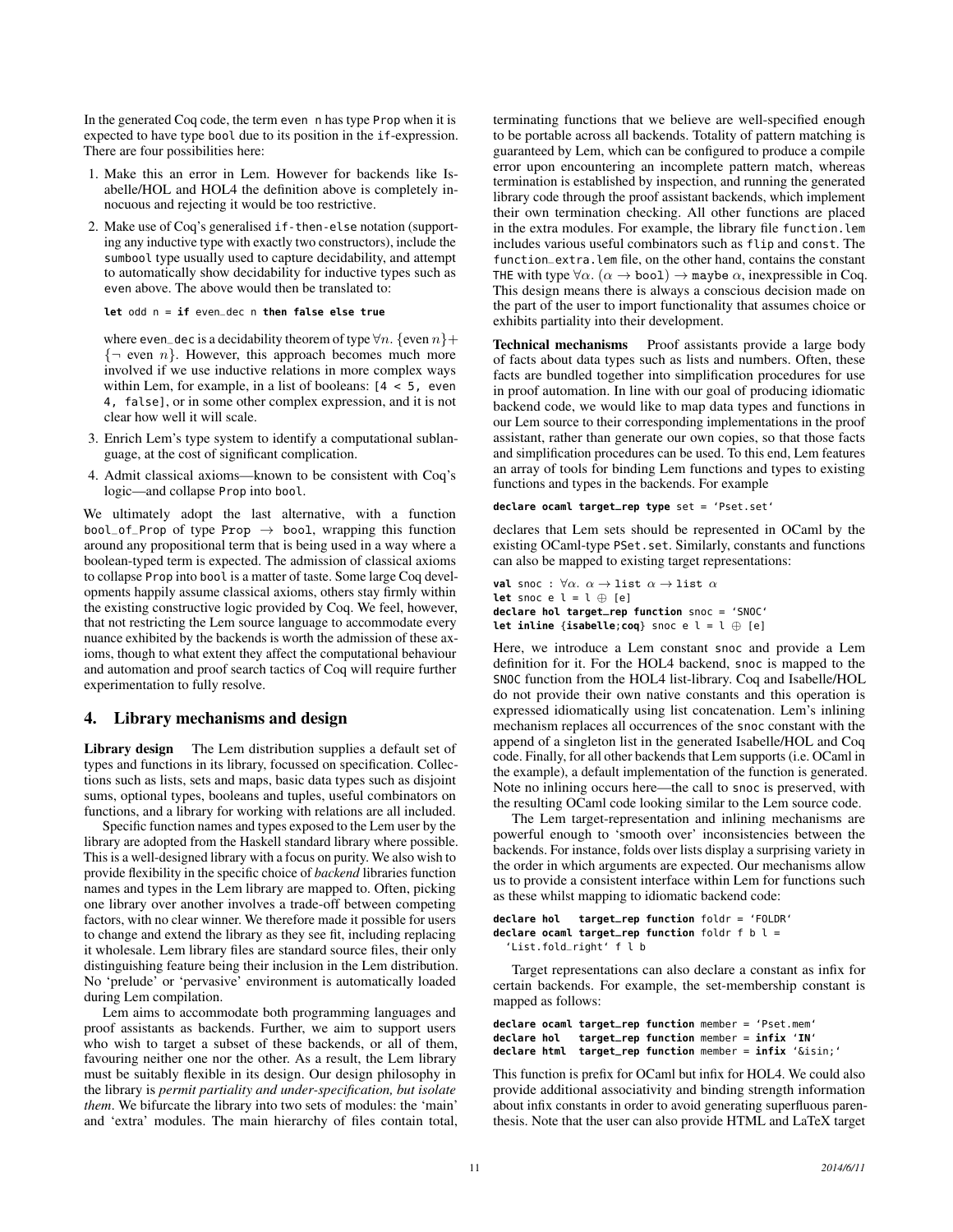representations and that target representations are not restricted to valid Lem identifiers.

Unit testing through lemmata The Lem library attempts to clarify the semantics of each function by providing a definition, even if there are target-specific representations for all targets. Moreover, assertions and lemma statements can be used to describe the supposed behaviour of library files. As described in [§3.11,](#page-8-0) assertions are executable tests used for unit testing. They generate executable testing code for OCaml. For the theorem prover backends they generate proof obligations which are (mostly) closed automatically by the prover's computation mechanisms. Lemmata are non-executable tests. They are ignored by the OCaml backend, while the theorem prover backends generate proof obligations that need to be discharged manually by the user. For the snoc example, the library contains the following assertions and lemmata:

```
assert snoc_1 : snoc (2:nat) [] = [2]
assert snoc_2 : snoc (2:nat) [3;4] = [3;4;2]
lemma snoc_length :
   \foralle l. length (snoc e l) = succ (length l)
```
If both a definition and a target-specific representation are present, Lem automatically generates a lemma that the target representation satisfies the definition. For example, the following lemma is automatically generated for the HOL4 backend:

**lemma** snoc\_def\_lemma:  $\forall l$  e.  $(l \oplus [e]) = (SNOC e l)$ 

Whilst we do not aim to completely describe the semantics of every function in the Lem library with assertions and lemmata, we believe this peppering of executable checks and proof obligations provides some assurance that each of the bindings in the respective backends has the intended semantics.

#### <span id="page-11-0"></span>5. Example

In this section we show excerpts from one of our major Lem developments, the C/C++11 axiomatic concurrency model of Batty et al., highlighting especially where any target-specific features of Lem were necessary. The complete specification is around 2500 lines of Lem source (1500 non-comment), defining several related models. The generated OCaml forms the kernel of our cppmem tool, with a web interface (also using the HTML) for interactive and exhaustive exploration of the model on small examples, the generated LaTeX is used in papers and C/C++11 standards committee working notes, and the generated HOL4 code is the basis for mechanised proofs. The generated Coq and Isabelle code has also been used for (relatively minor) proof experiments.

The specification begins by opening standard Lem libraries:

**open import** Pervasives

**type** aid = string

and then proceeds by defining the types of action identifiers, C/C++11 memory orders, and the memory actions of the model. Action identifiers are taken to be strings for convenience in the cppmem user interface; for the meta-theory we just need a type with a decidable equality and infinitely many inhabitants.

```
type memory_order =
  | NA | Seq_cst | Relaxed | Release
  | Acquire | Consume | Acq_rel
type action =
  | Load of aid \times tid \times memory_order \times location \times cvalue
    Store of aid \times tid \times memory_order \times location \times cvalue
    Fence of aid \times tid \times memory_order
  | ...
```
In the usual 'axiomatic memory model' style, the model is expressed as predicates over a notion of *candidate execution*, comprising a set of actions and various relations over them that describe one execution which might or might not be permitted by the model. Some of those are collected in the following record type:

```
type pre_execution =
  <| actions : set (action);
      threads : set (tid);
      lk : location \rightarrow location_kind;
      sb : set (action \times action) ;
      asw : set (action \times action) :
      dd : set (action \times action) ;
  |>
```
For the HOL4 meta-theory, we want to consider possibly infinite candidate executions, therefore the representation of Lem sets as the usual idiomatic-HOL4 characteristic functions is appropriate. In the OCaml tool, we will only deal with finite candidate executions, and so the idiomatic, ordered balanced binary tree representation is appropriate there. The sets used here all contain only elements of concrete types (for which the OCaml pervasive comparison will be correct), so no user instantiation of the SetType type class is required.

The specification continues with some routine functions defined by pattern matching, for example:

```
let is_at_non_atomic_location lk a =
  match loc_of a with
  | Just l \Rightarrow (lk l = \text{Non\_Atomic})
  | Nothing ⇒ false
  end
```
The bulk of the specification consists of definitions of derived relations and predicates over candidate executions. For example, given a set of actions and a *happens-before* relation hb, the following picks out the write-read pairs in hb for which the write is a *visible side effect* (in the terms of the C/C++11 standards) for the read. It uses a Lem set comprehension, ranging over the supplied hb (which will be known and finite at execution time in the generated OCaml). The body of the comprehension uses standard propositional logic and an existential quantifier, here bounded by the set of actions.

```
let visible_side_effect_set actions hb =
 { (a,b) | forall ((a,b) IN hb) |
    is_write a && is_read b && (loc_of a = loc_of b) &&
    not ( exists (c IN actions). not (c IN {a;b}) &&
        is_write c && (loc_of c = loc_of b) &&
        (a,c) IN hb && (c,b) IN hb) }
```
The Lem-typeset version of this definition can be used simply by including

#### \LEMvisibleSideEffectSet

in a LaTeX source file (after including the Lem-generated definitions with \usepackage{lem} and \include{Cmm-inc}), to give:

```
let visible_side_effect_set actions hb =\{ (a, b) \mid \forall (a, b) \in hb \}is_write a \wedge is_read b \wedge (loc_of a = loc_of b) \wedge\neg(\exists c \in actions. \neg(c \in \{a, b\}) \wedgeis_write c \wedge (\text{loc of } c = \text{loc of } b) \wedge(a, c) \in hb \wedge (c, b) \in hb)
```
Note the preservation of line breaks and indentation, giving fine control of the typeset layout. The generated HOL4 in this case is almost a direct transcription of the Lem source, as HOL4 supports similar set comprehension forms. The generated OCaml is somewhat more complex, using Pset library folds, membership tests, and set constructors, all with a suitable comparison function.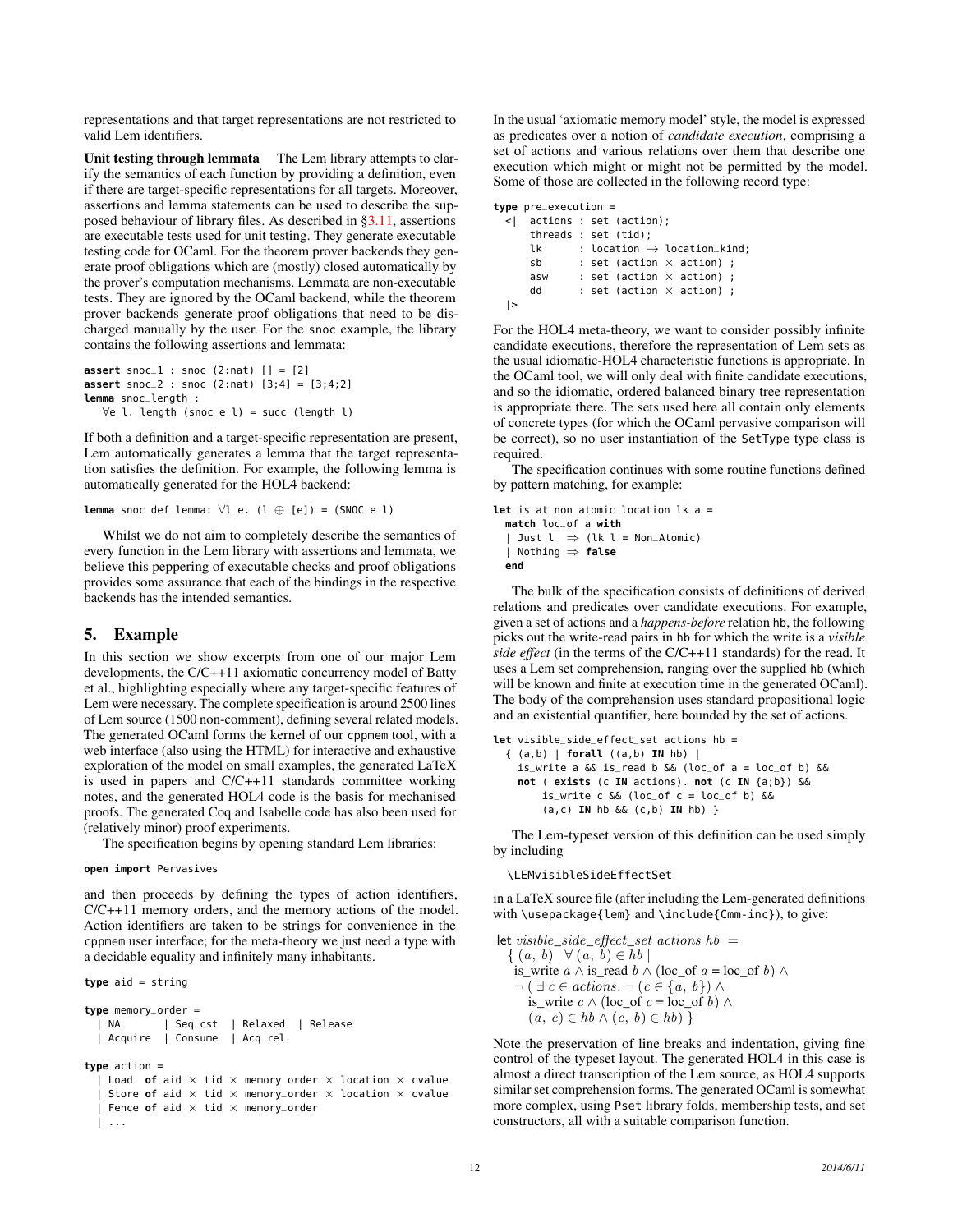These excerpts are representative of typical Lem usage: mathematically straightforward higher-order logic definitions, with the real content in the details of exactly what the defined relations and predicates say. Though this development does not use inductively defined relations or recursively defined data types and functions extensively, others do, in a straightforward manner. In the previous sections we discussed many aspects of the Lem design that make it possible to generate code for all the targets in general, but it is common for only a few of those to be in play at once.

For this development the only target-specific definitions are as follows. First, there are those encapsulated in the Lem libraries used: Basic\_classes, Bool, Maybe, Num, Set, List, and Relation (this development does not use Tuple, Either, Function, Map, String, Word, or Sorting, or any of the 'extra' libraries).

We give a general Lem definition for a predicate strict\_total\_order\_over but in the HOL4 backend we bind it to the equivalent HOL4 standard library definition:

**declare hol target\_rep function** strict\_total\_order\_over = 'strict\_linear\_order'

For Coq we define one measure function in Lem that is used in a hand proof of the termination of a recursive evaluation function over a type of trees of lists of named predicates:

**type** named\_predicate\_tree =

| Leaf  $of$  (complete\_execution  $\rightarrow$  bool)

| Node **of** list (string × named\_predicate\_tree)

To handle infinitary executions in the meta-theory, the definitions include assumptions that certain relations of a candidate execution, e.g. the coherence order, have finite prefixes. This is given a Lem definition for Isabelle/HOL, mapped to a HOL4 standard library function (in the same manner as above), and mapped to just a constant true for OCaml and Coq, which are both dealing only with the finitary case (using the default Lem set representations in each).

Then there are a number of definitions which are used only in the meta-theory, not in the tool, for which we do not produce OCaml output. This includes the top-level definition of each model (the 15 behaviour predicates), which are parameterised on a thread-local semantics (whereas in the tool we use a fixed thread-local semantics). The meta-theory also uses a receptiveness assumption and 11 other auxiliaries.

The amount of target-specific code needed in other developments is similarly small. For example, in CakeML there are 10 HOL4 specific source lines, introducing 5 HOL4 library functions that are not in the Lem library.

This C/C++11 development is also typical in that it is the product of a considerable investment of effort (multiple personyears by several people, of dialogue with the standards committee, experimentation, and proof) and that it is a specification that we need to maintain over an extended period of time. Manually propagating changes from versions in one target to another would have been prohibitive.

The Lem design is focussed on the reuse of a specification in multiple targets, not on reuse of parts of one specification in another, but the latter is also an important question. In particular, here the metatheory by Batty is over the model as above, but for a different purpose we have recently extended the model, adding new constructors of the action type and corresponding new function and predicate clauses. At present we do this (while avoiding forking the main specification file) by ad hoc means, but ideally one might want a mixin-style module composition.

#### 6. Conclusion

Lem provides a new alternative for building large-scale semantic models and specifications, combining the uniform language design and ease of use of a good programming language with the definitional expressiveness provided by a theorem prover, and supporting *portable* definitions. It is more general-purpose than existing specification languages like K, Ott, or PLT Redex. Using Lem inevitably imposes some restrictions compared with working natively in a single prover but offers some advantages even in that case, and for modelling/specification exercises where the model creation and validation effort is large, the prospect of portability is compelling. It is demonstrably flexible enough to naturally specify a wide range of large-scale models while also allowing users to use their preferred tools for proof. That said, it is not perfect (of course), and we would like to revisit some aspects of the design with the benefit of hindsight: the type class mechanism, bool vs prop, multiple prover set representations, and inductive relation code generation.

Lem is a higher-order, typed, functional language, as are all of the backends that Lem currently targets. We anticipate that targeting new languages that fall into this pattern, for example Haskell, SML or Matita, would be straightforward.

Lem's syntax and type system are formally defined, but its logical semantics is defined by the translations into the targets. We attempt no formal guarantee that the result of translating into one target has the same mathematical meaning as that of translating into another, and indeed sometimes they intentionally do not ([§3.9\)](#page-7-0). Even when intuitively they do, stating and proving that fact would require creating, as a starting point, formal models of the semantics of the various targets, including Coq's underlying type system, Isabelle's datatype package, HOL's inductive relations package, etc. That would be worthwhile and challenging, but ours here is a first, pragmatic, goal: to support the working specifier.

### Acknowledgments

We thank Thomas Tuerk for his contributions to many aspects of Lem, Thomas Williams for his work on the Lem inductive relations package, Ohad Kammar for his work on model porting, and all the users of Lem for their feedback. We acknowledge funding from EPSRC grants EP/H005633 (Leadership Fellowship, Sewell) and EP/K008528 (REMS Programme Grant).

### References

- <span id="page-12-4"></span>[1] A. Asperti, C. Sacerdoti Coen, E. Tassi, and S. Zacchiroli. User interaction with the Matita proof assistant. *J. Autom. Reason.*, 2006.
- <span id="page-12-7"></span>[2] L. Augustsson. Compiling pattern matching. In *Functional Programming Languages and Computer Architecture*, LNCS 201. 1985. ISBN 978-3-540-15975-9. . URL [http://dx.doi.org/10.](http://dx.doi.org/10.1007/3-540-15975-4_48) [1007/3-540-15975-4\\_48](http://dx.doi.org/10.1007/3-540-15975-4_48).
- <span id="page-12-3"></span>[3] M. Batty, S. Owens, S. Sarkar, P. Sewell, and T. Weber. Mathematizing C++ concurrency. In *Proc. POPL*, 2011.
- <span id="page-12-5"></span>[4] M. Batty, K. Memarian, S. Owens, S. Sarkar, and P. Sewell. Clarifying and compiling C/C++ concurrency: from C++11 to POWER. In *Proc. POPL*, 2012.
- <span id="page-12-8"></span>[5] S. Berghofer, L. Bulwahn, and F. Haftmann. Turning inductive into equational specifications. In *Proc. TPHOLs*, 2009.
- <span id="page-12-0"></span>[6] S. Bishop, M. Fairbairn, M. Norrish, P. Sewell, M. Smith, and K. Wansbrough. Rigorous specification and conformance testing techniques for network protocols, as applied to TCP, UDP, and Sockets. In *Proc. SIGCOMM*, 2005.
- <span id="page-12-1"></span>[7] M. Bodin, A. Charguéraud, D. Filaretti, P. Gardner, S. Maffeis, D. Naudziuniene, A. Schmitt, and G. Smith. A trusted mechanised JavaScript specification. In *Proc. POPL*, 2014.
- <span id="page-12-6"></span>[8] T. Coquand. An analysis of girard's paradox. In *Logic in Computer Science*, 1986.
- <span id="page-12-2"></span>[9] C. Ellison and G. Rosu. An executable formal semantics of C with applications. In *Proc. POPL*, 2012.